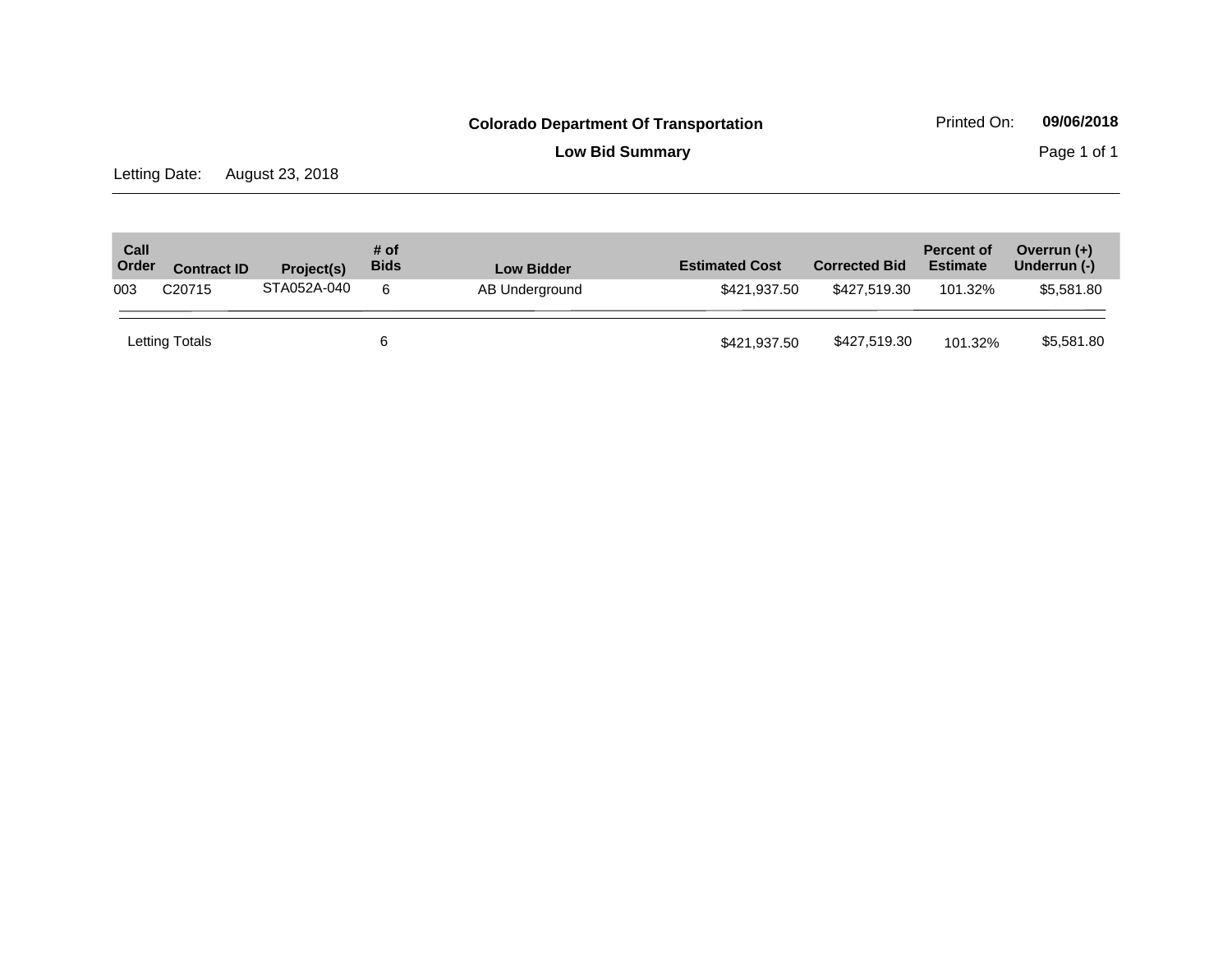|                                                                                                                                    |                                    |              | <b>Colorado Department Of Transportation</b> | Printed On:                | 09/06/2018  |
|------------------------------------------------------------------------------------------------------------------------------------|------------------------------------|--------------|----------------------------------------------|----------------------------|-------------|
|                                                                                                                                    |                                    |              | <b>Vendor Ranking</b>                        |                            | Page 1 of 2 |
| Letting No:                                                                                                                        | 20180823                           | Contract ID: | C <sub>20715</sub>                           | Project(s): STA052A-040    |             |
| Letting Date:                                                                                                                      | August 23, 2018                    | Region:      | 4                                            |                            |             |
| Letting Time:                                                                                                                      | 10:00 AM                           |              | Contract Time: 40 WORKING DAYS               | Counties:<br><b>MORGAN</b> |             |
| <b>Contract Description:</b>                                                                                                       |                                    |              |                                              |                            |             |
| SH 52 M.P. 62.23                                                                                                                   |                                    |              |                                              |                            |             |
| <b>Salient Features:</b><br>1) Embankment<br>3) Hot Mix Asphalt<br>4) Riprap<br>5)Concrete<br>6)Pipes<br>7) Construction Surveying | 2) Aggregate Base Course (Class 6) |              |                                              |                            |             |

| Rank | <b>Vendor ID</b> | <b>Vendor Name</b>              | <b>Total Bid</b> | <b>Percent Of</b><br><b>Low Bid</b> | <b>Percent Of</b><br><b>Estimate</b> |
|------|------------------|---------------------------------|------------------|-------------------------------------|--------------------------------------|
| 0    | -EST-            | <b>Engineer's Estimate</b>      | \$421,937.50     | 98.69%                              | 100.00%                              |
|      | 1682A            | AB Underground                  | \$427,519.30     | 100.00%                             | 101.32%                              |
| 2    | 1282A            | AMERICAN WEST CONSTRUCTION, LLC | \$443,041,00     | 103.63%                             | 105.00%                              |
| 3    | 903A             | TLM CONSTRUCTORS, INC.          | \$447,360.50     | 104.64%                             | 106.03%                              |
| 4    | 360A             | MOUNTAIN CONSTRUCTORS, INC.     | \$499,999.99     | 116.95%                             | 118.50%                              |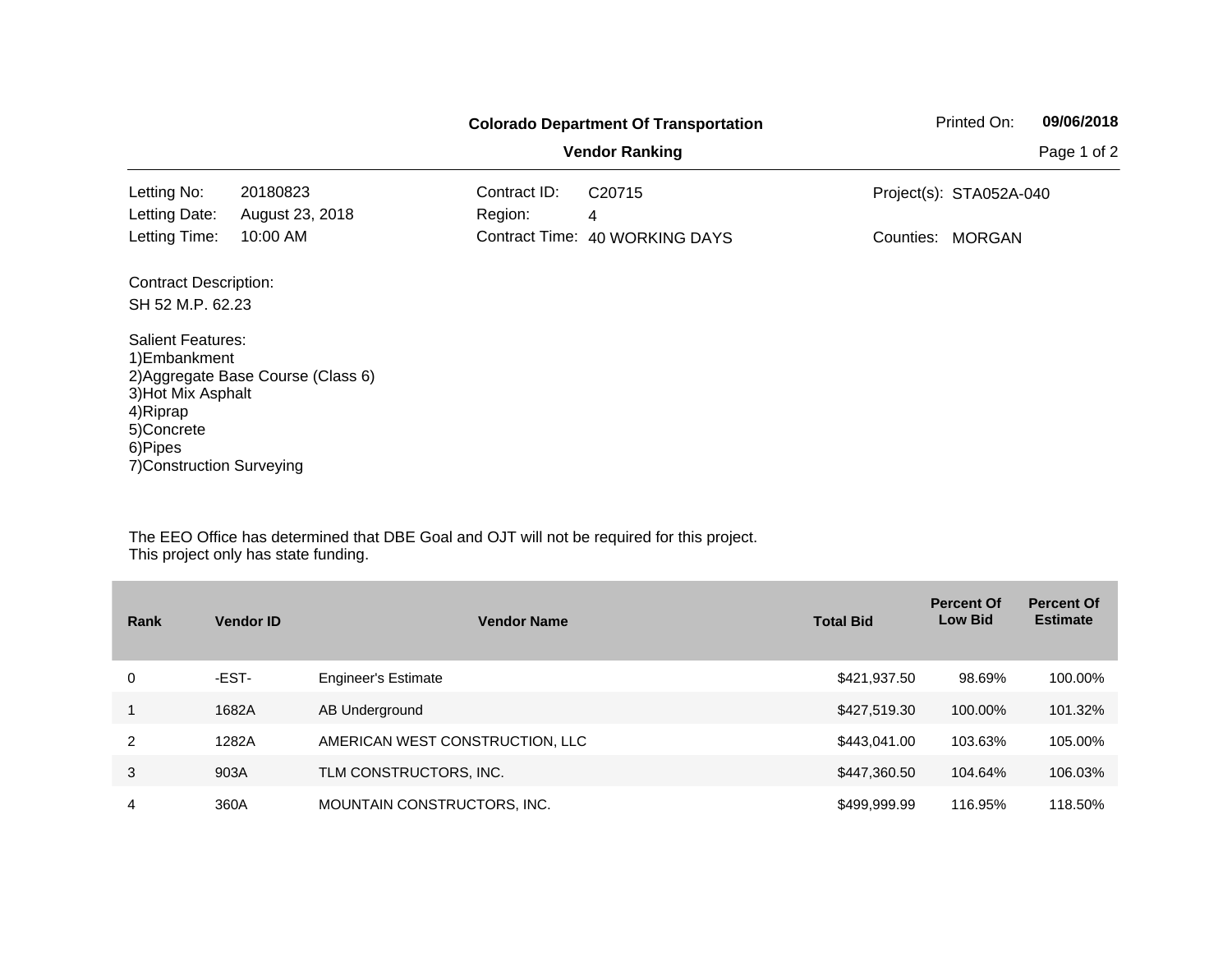|                                                                                                                                                                                                                                                                       |                                    | <b>Colorado Department Of Transportation</b> | Printed On: | 09/06/2018 |
|-----------------------------------------------------------------------------------------------------------------------------------------------------------------------------------------------------------------------------------------------------------------------|------------------------------------|----------------------------------------------|-------------|------------|
| <b>Vendor Ranking</b><br>20180823<br>Contract ID:<br>C <sub>20715</sub><br>Project(s): STA052A-040<br>August 23, 2018<br>Region:<br>4<br>10:00 AM<br>Contract Time: 40 WORKING DAYS<br>Counties:<br><b>MORGAN</b><br><b>Contract Description:</b><br>SH 52 M.P. 62.23 |                                    | Page 2 of 2                                  |             |            |
| Letting No:                                                                                                                                                                                                                                                           |                                    |                                              |             |            |
| Letting Date:                                                                                                                                                                                                                                                         |                                    |                                              |             |            |
| Letting Time:                                                                                                                                                                                                                                                         |                                    |                                              |             |            |
|                                                                                                                                                                                                                                                                       |                                    |                                              |             |            |
|                                                                                                                                                                                                                                                                       |                                    |                                              |             |            |
| <b>Salient Features:</b><br>1) Embankment<br>3) Hot Mix Asphalt<br>4) Riprap<br>5)Concrete<br>6)Pipes<br>7) Construction Surveying                                                                                                                                    | 2) Aggregate Base Course (Class 6) |                                              |             |            |

| Rank | <b>Vendor ID</b> | <b>Vendor Name</b>             | <b>Total Bid</b> | <b>Percent Of</b><br><b>Low Bid</b> | <b>Percent Of</b><br><b>Estimate</b> |
|------|------------------|--------------------------------|------------------|-------------------------------------|--------------------------------------|
| 5    | 780A             | LOBOS STRUCTURES, LLC          | \$512,746.00     | 119.94%                             | 121.52%                              |
| 6    | 174A             | CONNELL RESOURCES INCORPORATED | \$595,446.00     | 139.28%                             | 141.12%                              |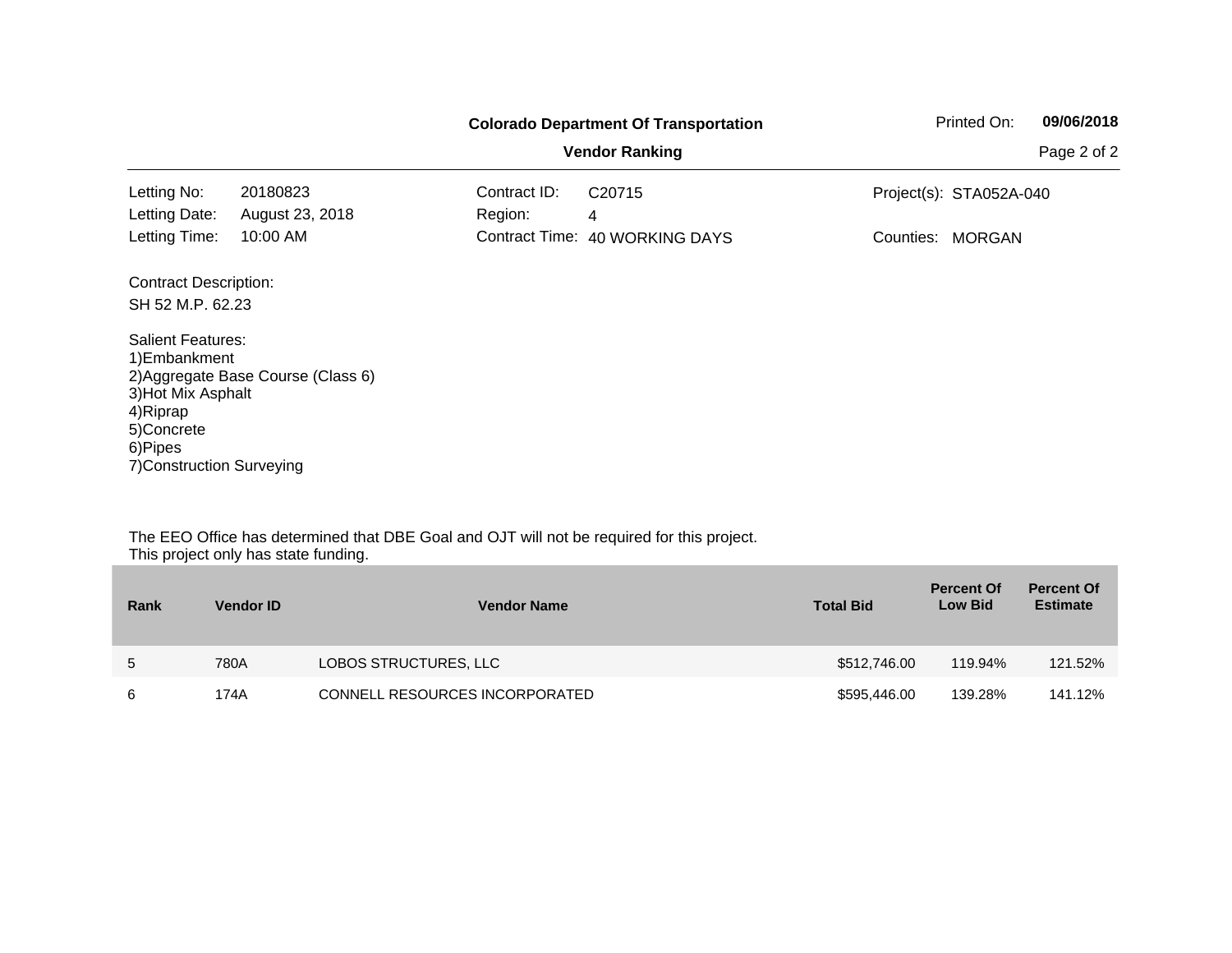|                                               | <b>Tabulation of Bids</b> |                                                                                   |                                                     |         |                                           |                   |                  |                                    |               |                                                               | Page 1 of 12 |
|-----------------------------------------------|---------------------------|-----------------------------------------------------------------------------------|-----------------------------------------------------|---------|-------------------------------------------|-------------------|------------------|------------------------------------|---------------|---------------------------------------------------------------|--------------|
| Letting No:<br>Letting Date:<br>Letting Time: |                           | 20180823<br>Contract ID:<br>C20715<br>August 23, 2018<br>Region:<br>4<br>10:00 AM |                                                     |         |                                           |                   | Counties: MORGAN |                                    |               |                                                               |              |
|                                               |                           |                                                                                   |                                                     |         | $(0)$ -EST-<br><b>Engineer's Estimate</b> |                   |                  | (1) 1682A<br><b>AB Underground</b> |               | (2) 1282A<br><b>AMERICAN WEST</b><br><b>CONSTRUCTION, LLC</b> |              |
| <b>Item Code</b>                              |                           | <b>Description</b>                                                                |                                                     |         | Quantity                                  | <b>Unit Price</b> | <b>Amount</b>    | <b>Unit Price</b>                  | <b>Amount</b> | <b>Unit Price</b>                                             | Amount       |
| <b>SECTION:</b>                               | 0001                      |                                                                                   | <b>BID ITEMS</b>                                    |         |                                           |                   |                  |                                    | LCC:          |                                                               |              |
|                                               |                           | 201-00000 Clearing and Grubbing                                                   |                                                     | 1.000   | L S                                       | 7,000.00000       | 7,000.00         | 2,500.00000                        | 2,500.00      | 10,000.00000                                                  | 10,000.00    |
| 202-00027 Removal of Riprap                   |                           |                                                                                   |                                                     | 14.000  | <b>SY</b>                                 | 50.00000          | 700.00           | 31.00000                           | 434.00        | 70.00000                                                      | 980.00       |
| 202-00035 Removal of Pipe                     |                           |                                                                                   |                                                     | 123.000 | LF                                        | 25.00000          | 3,075.00         | 14.00000                           | 1,722.00      | 32.00000                                                      | 3,936.00     |
|                                               |                           | 202-00090 Removal of Delineator                                                   |                                                     |         | 1.000 EACH                                | 25.00000          | 25.00            | 180.00000                          | 180.00        | 36.00000                                                      | 36.00        |
|                                               |                           | 202-00220 Removal of Asphalt Mat                                                  |                                                     | 666.000 | <b>SY</b>                                 | 7.50000           | 4,995.00         | 5.25000                            | 3,496.50      | 4.00000                                                       | 2,664.00     |
| 202-01000 Removal of Fence                    |                           |                                                                                   |                                                     | 275.000 | LF                                        | 7.00000           | 1,925.00         | 2.00000                            | 550.00        | 2.00000                                                       | 550.00       |
|                                               |                           |                                                                                   | 203-00060 Embankment Material (Complete In Place)   | 973.000 | CY                                        | 25.00000          | 24,325.00        | 35.50000                           | 34,541.50     | 50.00000                                                      | 48,650.00    |
| 203-01500 Blading                             |                           |                                                                                   |                                                     |         | 30.000 HOUR                               | 127.00000         | 3,810.00         | 125.00000                          | 3,750.00      | 150.00000                                                     | 4,500.00     |
| 203-01597 Potholing                           |                           |                                                                                   |                                                     |         | 8,000 HOUR                                | 220.00000         | 1,760.00         | 215.00000                          | 1,720.00      | 310.00000                                                     | 2,480.00     |
|                                               |                           | 208-00002 Erosion Log Type 1 (12 Inch)                                            |                                                     | 755.000 | LF                                        | 7.00000           | 5,285.00         | 4.00000                            | 3,020.00      | 5.00000                                                       | 3,775.00     |
| 208-00035 Aggregate Bag                       |                           |                                                                                   |                                                     | 200.000 | LF                                        | 10.00000          | 2,000.00         | 6.00000                            | 1,200.00      | 7.00000                                                       | 1,400.00     |
|                                               |                           |                                                                                   | 208-00046 Pre-fabricated Concrete Washout Structure |         | 1.000 EACH                                | 1,750.00000       | 1,750.00         | 535.00000                          | 535.00        | 1,550.00000                                                   | 1,550.00     |
|                                               |                           | 208-00075 Pre-fabricated Vehicle Tracking Pad                                     |                                                     |         | 2.000 EACH                                | 2,000.00000       | 4,000.00         | 425.00000                          | 850.00        | 1,000.00000                                                   | 2,000.00     |
|                                               |                           |                                                                                   | 208-00103 Removal and Disposal of Sediment (Labor)  |         | 30.000 HOUR                               | 50.00000          | 1,500.00         | 30.00000                           | 900.00        | 42.00000                                                      | 1,260.00     |
|                                               |                           |                                                                                   |                                                     |         |                                           |                   |                  |                                    |               |                                                               |              |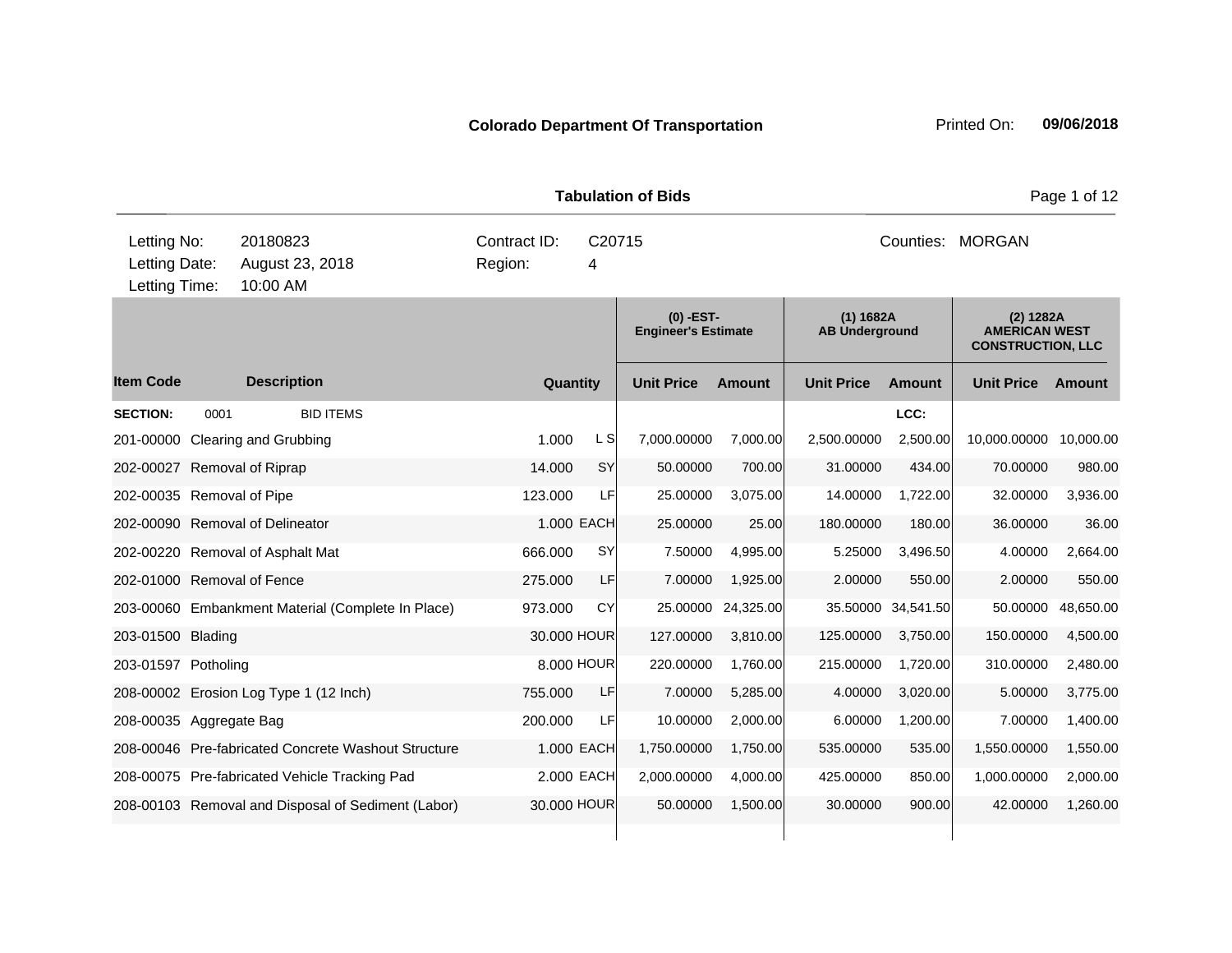|             |                               |                     | <b>Tabulation of Bids</b> |                  |
|-------------|-------------------------------|---------------------|---------------------------|------------------|
| Letting No: | 20180823                      | Contract ID: C20715 |                           | Counties: MORGAN |
|             | Letting Date: August 23, 2018 | Region:             | 4                         |                  |

**Quantity Unit Price Unit Price Ext** Item Code Description Quantity Unit Price Amount Unit Price Amount Unit Price **Ext Unit Price Amount Ext Amount (0) -EST-Engineer's Estimate (1) 1682A AB Underground (2) 1282A AMERICAN WEST CONSTRUCTION, LLC Description SECTION:** 0001 BID ITEMS **LCC:** 208-00105 Removal and Disposal of Sediment (Equipment) 8.000 HOUR 125.00000 1,000.00 65.00000 520.00 110.00000 880.00 208-00106 Sweeping (Sediment Removal) 40.000 HOUR 140.00000 5,600.00 65.00000 2,600.00 120.00000 4,800.00 209-00600 Dust Palliative (Magnesium Chloride) 20,000.000 GAL 1.00000 20,000.00 1.25000 25,000.00 1.20000 24,000.00 212-00006 Seeding (Native) 0.400 ACRE 2,000.00000 800.00 2,150.00000 860.00 2,035.00000 814.00 212-00032 Soil Conditioning 0.400 ACRE 4,000.00000 1,600.00 3,600.00000 1,440.00 3,400.00000 1,360.00 213-00003 Mulching (Weed Free) 0.400 ACRE 3,000.00000 1,200.00 1,800.00000 720.00 1,700.00000 680.00 213-00061 Mulch Tackifier 80.000 LB 10.00000 800.00 4.20000 336.00 4.00000 320.00 304-06007 Aggregate Base Course (Class 6) 42.000 CY 75.00000 3,150.00 35.00000 1,470.00 160.00000 6,720.00 304-06008 Aggregate Base Course (Class 6) (Special) 7.000 CY 80.00000 560.00 65.00000 455.00 250.00000 1,750.00 403-34741 Hot Mix Asphalt (Grading SX) (75) (PG 64- 22) 90.000 TON 185.00000 16,650.00 252.00000 22,680.00 270.00000 24,300.00 420-00112 Geotextile (Drainage) (Class 1) 265.000 SY 5.00000 1,325.00 6.75000 1,788.75 3.00000 795.00 506-00212 Riprap (12 Inch) 171.000 CY 100.00000 17,100.00 141.00000 24,111.00 140.00000 23,940.00 601-01050 Concrete Class B (Wall) 32.000 CY 1,450.00000 46,400.00 1,300.00000 41,600.00 1,330.00000 42,560.00 602-00000 Reinforcing Steel 2,250.000 LB 2.00000 4,500.00 6.25000 14,062.50 1.20000 2,700.00 10:00 AM Letting Time:

**Page 2 of 12**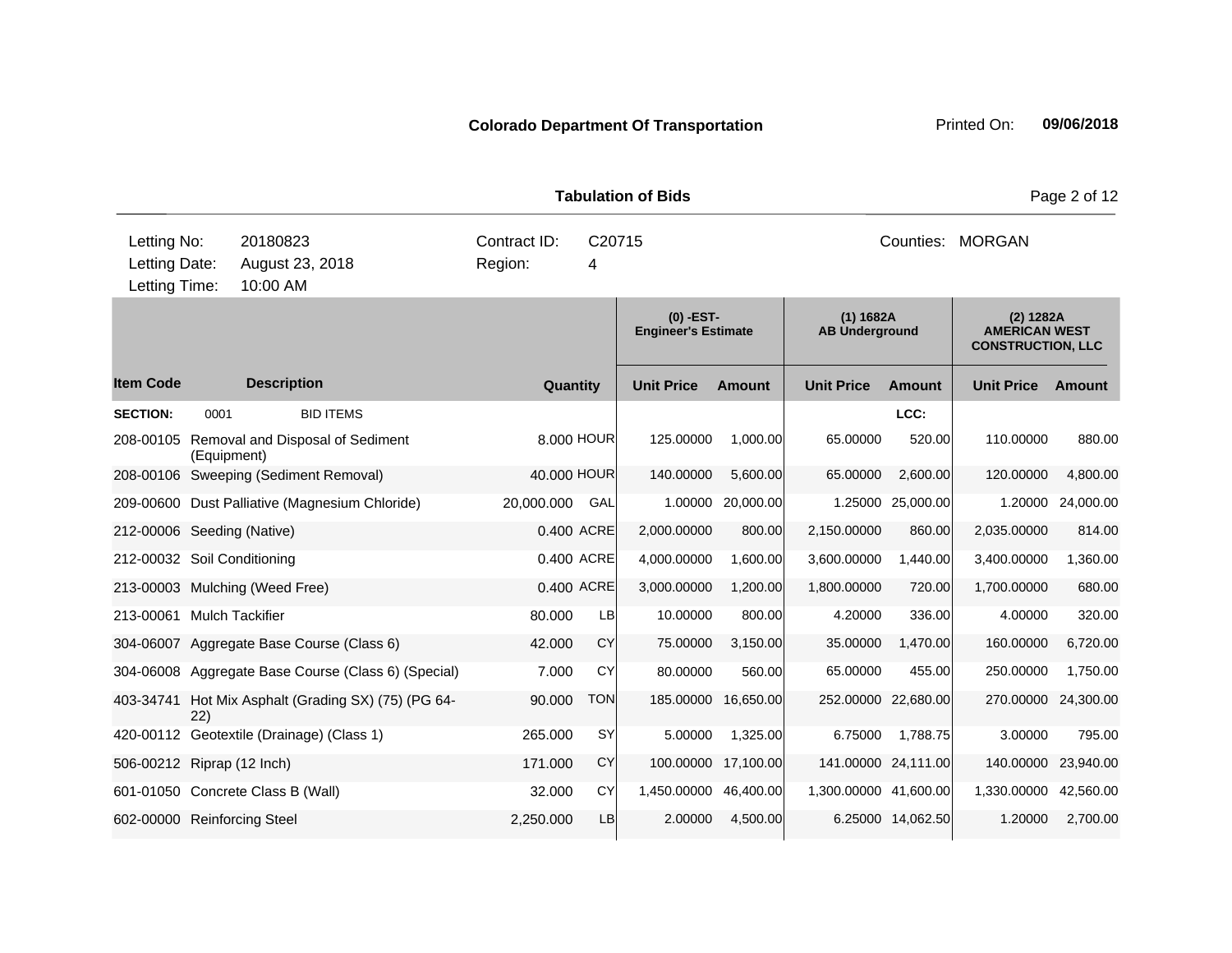**Quantity Unit Price Unit Price Ext** Item Code Description Quantity Unit Price Amount Unit Price Amount Unit Price **Ext Unit Price Amount Ext Amount (0) -EST-Engineer's Estimate (1) 1682A AB Underground (2) 1282A AMERICAN WEST CONSTRUCTION, LLC Description SECTION:** 0001 BID ITEMS **LCC:** 603-02545 68x43 Inch Reinforcement Concrete Pipe Elliptical (Complete In Place) 320.000 LF 320.00000 102,400.00 397.00000 127,040.00 320.00000 102,400.00 607-00010 Corner and Line Brace Post 4.000 EACH 300.00000 1,200.00 340.00000 1,360.00 340.00000 1,360.00 607-01000 Fence Barbed Wire with Metal Posts 283.000 LF 7.50000 2,122.50 5.35000 1,514.05 5.00000 1,415.00 612-00036 Delineator (Flexible) (Square Base) 2.000 EACH 90.00000 180.00 100.00000 200.00 170.00000 340.00 620-00001 Field Office (Class 1) 1.000 EACH 10,000.00000 10,000.00 4,865.00000 4,865.00 13,000.00000 13,000.00 620-00012 Field Laboratory (Class 2) 1.000 EACH 8,500.00000 8,500.00 4,865.00000 4,865.00 6,000.00000 6,000.00 620-00020 Sanitary Facility 2.000 EACH 1,500.00000 3,000.00 300.00000 600.00 280.00000 560.00 625-00000 Construction Surveying  $1.000$  L S  $7,500.00000$   $7,500.000$  11,000.0000 11,000.00 4,500.000 4,500.00 626-00000 Mobilization 1.000 L S 35,000.00000 35,000.00 32,000.00000 32,000.00 44,000.00000 44,000.00 626-01104 Public Information Services (Tier IV) 1.000 L S 4,000.00000 4,000.00 4,100.00000 4,100.00 3,200.00000 3,200.00 627-00013 Pavement Marking Paint (High Build) 3.000 GAL 350.00000 1,050.00 460.00000 1,380.00 440.00000 1,320.00 630-00000 Flagging 500.000 HOUR 30.00000 15,000.00 25.00000 12,500.00 22.50000 11,250.00 630-00007 Traffic Control Inspection 20.000 DAY 200.00000 4,000.00 285.00000 5,700.00 280.00000 5,600.00 630-00012 Traffic Control Management 40.000 DAY 675.00000 27,000.00 341.00000 13,640.00 340.00000 13,600.00 10:00 AM Counties: MORGAN Letting Date: August 23, 2018 Region: 4 C20715 Region: Letting Time: Letting No: 20180823 Contract ID: Counties:

**Tabulation of Bids Page 3 of 12**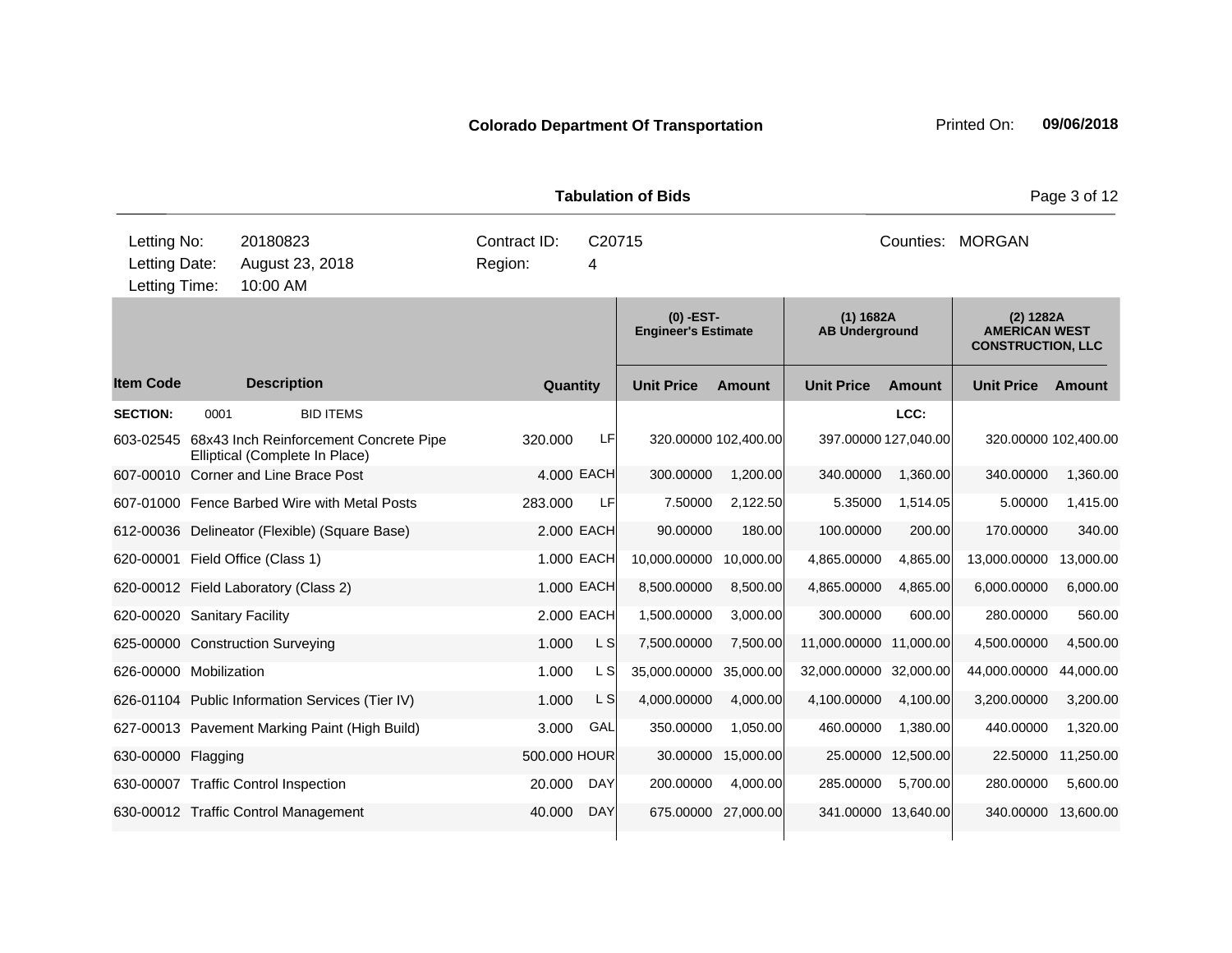**Quantity Unit Price Unit Price Ext** Item Code Description Quantity Unit Price Amount Unit Price Amount Unit Price **Ext Unit Price Amount Ext Amount (0) -EST-Engineer's Estimate (1) 1682A AB Underground (2) 1282A AMERICAN WEST CONSTRUCTION, LLC Description SECTION:** 0001 BID ITEMS **LCC:** 630-80341 Construction Traffic Sign (Panel Size A) 8.000 EACH 25.00000 200.00 115.00000 920.00 110.00000 880.00 630-80342 Construction Traffic Sign (Panel Size B) 30.000 EACH 35.00000 1,050.00 115.00000 3,450.00 110.00000 3,300.00 630-80344 Construction Traffic Sign (Special) 64.000 SF 50.00000 3,200.00 57.00000 3,648.00 56.50000 3,616.00 630-80355 Portable Message Sign Panel 2.000 EACH 3,500.00000 7,000.00 600.00000 1,200.00 570.00000 1,140.00 630-80360 Drum Channelizing Device 20.000 EACH 40.00000 800.00 54.00000 1,080.00 51.00000 1,020.00 630-80370 Concrete Barrier (Temporary) 120.000 LF 45.00000 5,400.00 28.00000 3,360.00 42.00000 5,040.00 630-80380 Traffic Cone 50.000 EACH 10.00000 500.00 1.10000 55.00 2.00000 100.00 **Section Totals: \$421,937.50 \$427,519.30 \$443,041.00 Contract Grand Totals \$421,937.50 \$427,519.30 \$443,041.00 Tabulation of Bids** Page 4 of 12 10:00 AM Counties: MORGAN Letting Date: August 23, 2018 Region: 4 C20715 Region: Letting Time: Letting No: 20180823 Contract ID: Counties: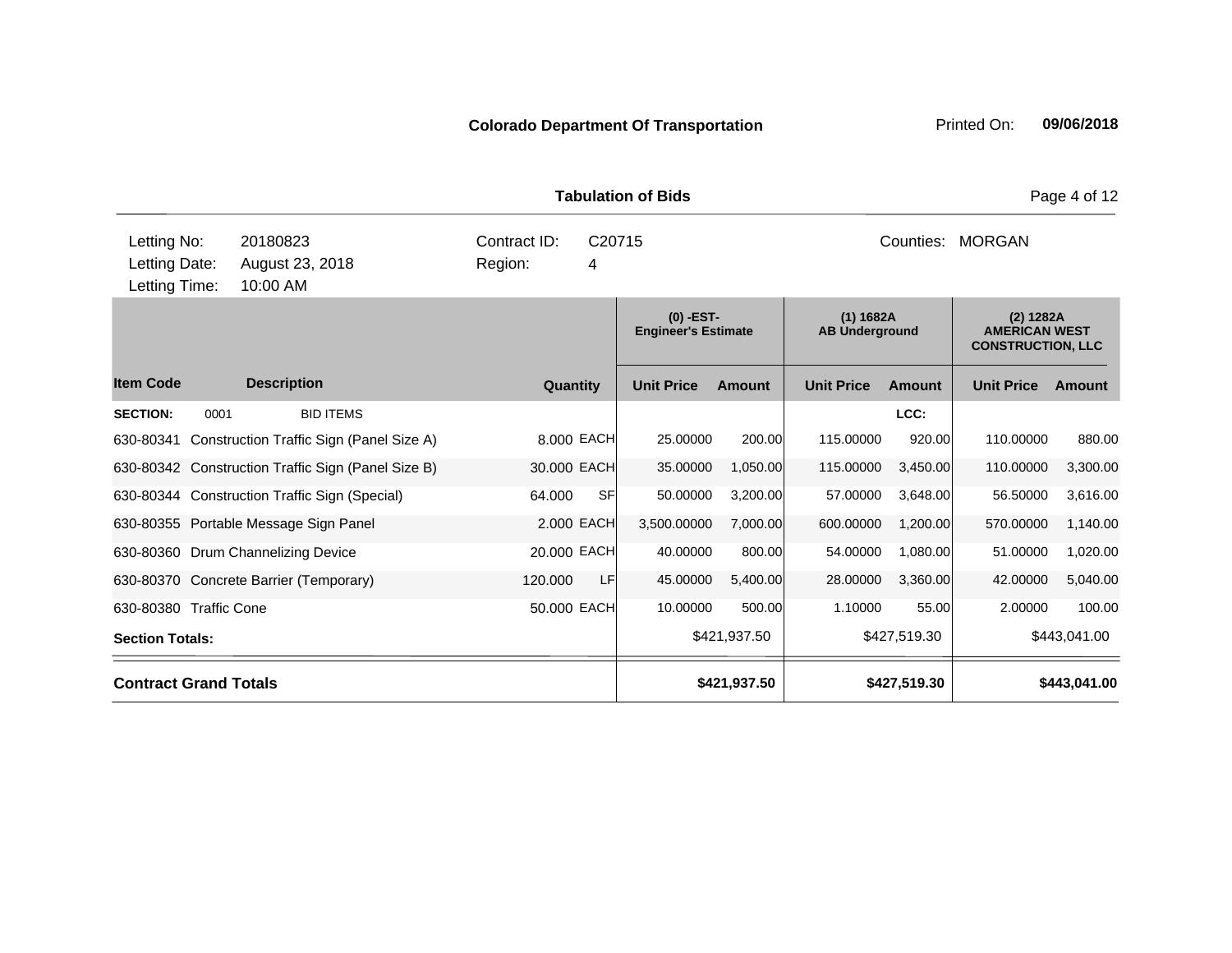**Quantity Unit Price Unit Price Ext** Item Code Description Quantity Unit Price Amount Unit Price Amount Unit Price **Ext Unit Price Amount Ext Amount (3) 903A TLM CONSTRUCTORS, INC. (4) 360A MOUNTAIN CONSTRUCTORS, INC. (5) 780A LOBOS STRUCTURES, LLC Description SECTION:** 0001 BID ITEMS **LCC:** 201-00000 Clearing and Grubbing 2001-0000 Clearing and Grubbing 1.000 Clearing and Grubbing 2000 1.000 L S 7,000.00000 7,000.0000 7,000.00 14,996.74 7,000.0000 7,000.00 202-00027 Removal of Riprap 14.000 SY 40.00000 560.00 40.00000 560.00 44.00000 616.00 202-00035 Removal of Pipe 123.000 LF 20.00000 2,460.00 45.00000 5,535.00 62.00000 7,626.00 202-00090 Removal of Delineator 1.000 EACH 15.00000 15.00 20.00000 20.00 50.00000 50.00 202-00220 Removal of Asphalt Mat 666.000 SY 10.00000 6,660.00 12.50000 8,325.00 10.00000 6,660.00 202-01000 Removal of Fence 275.000 LF 2.00000 550.00 2.25000 618.75 3.00000 825.00 203-00060 Embankment Material (Complete In Place) 973.000 CY 35.00000 34,055.00 36.00000 35,028.00 62.00000 60,326.00 203-01500 Blading 30.000 HOUR 100.00000 3,000.00 125.00000 3,750.00 185.00000 5,550.00 203-01597 Potholing 8.000 HOUR 160.00000 1,280.00 200.00000 1,600.00 340.00000 2,720.00 208-00002 Erosion Log Type 1 (12 Inch) 755.000 LF 4.50000 3,397.50 5.00000 3,775.00 4.00000 3,020.00 208-00035 Aggregate Bag 200.000 LF 7.50000 1,500.00 7.50000 1,500.00 1,500.00 7.50000 1,500.00 1,500.00 208-00046 Pre-fabricated Concrete Washout Structure 1.000 EACH 1,500.00000 1,500.00 1,750.00000 1,750.00 1,020.00000 1,020.00 208-00075 Pre-fabricated Vehicle Tracking Pad 2.000 EACH 1,500.00000 3,000.00 700.00000 1,400.00 5,800.00000 11,600.00 208-00103 Removal and Disposal of Sediment (Labor) 30.000 HOUR 35.00000 1,050.00 75.00000 2,250.00 86.00000 2,580.00 **Tabulation of Bids** Page 5 of 12 10:00 AM Counties: MORGAN Letting Date: August 23, 2018 Region: 4 C20715 Region: Letting Time: Letting No: 20180823 Contract ID: Counties: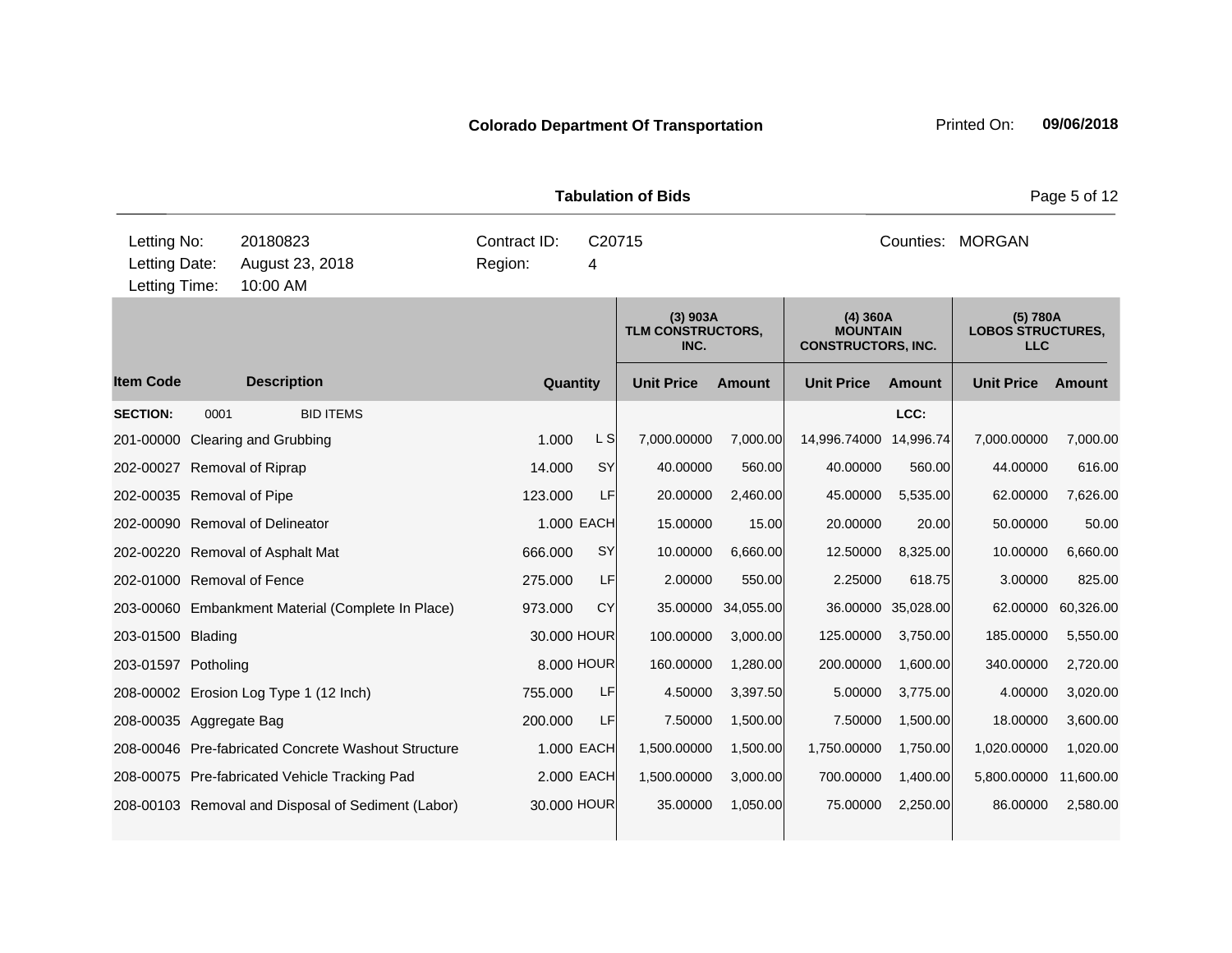**Quantity Unit Price Unit Price Ext** Item Code Description Quantity Unit Price Amount Unit Price Amount Unit Price **Ext Unit Price Amount Ext Amount (3) 903A TLM CONSTRUCTORS, INC. (4) 360A MOUNTAIN CONSTRUCTORS, INC. (5) 780A LOBOS STRUCTURES, LLC Description SECTION:** 0001 BID ITEMS **LCC:** 208-00105 Removal and Disposal of Sediment (Equipment) 8.000 HOUR 120.00000 960.00 75.00000 600.00 185.00000 1,480.00 208-00106 Sweeping (Sediment Removal) 40.000 HOUR 150.00000 6,000.00 100.00000 4,000.00 185.00000 7,400.00 209-00600 Dust Palliative (Magnesium Chloride) 20,000.000 GAL 1.64000 32,800.00 1.25000 25,000.00 1.00000 20,000.00 212-00006 Seeding (Native) 0.400 ACRE 2,000.00000 800.00 2,250.00000 900.00 1,020.00000 408.00 212-00032 Soil Conditioning 0.400 ACRE 3,400.00000 1,360.00 3,750.00000 1,500.00 1,130.00000 452.00 213-00003 Mulching (Weed Free) 0.400 ACRE 1,750.00000 700.00 1,875.00000 750.00 1,365.00000 546.00 213-00061 Mulch Tackifier 80.000 LB 4.00000 320.00 4.50000 360.00 5.00000 400.00 304-06007 Aggregate Base Course (Class 6) 42.000 CY 89.00000 3,738.00 120.00000 5,040.00 82.00000 3,444.00 304-06008 Aggregate Base Course (Class 6) (Special) 7.000 CY 195.00000 1,365.00 120.00000 840.00 128.00000 896.00 403-34741 Hot Mix Asphalt (Grading SX) (75) (PG 64- 22) 90.000 TON 280.00000 25,200.00 360.00000 32,400.00 270.00000 24,300.00 420-00112 Geotextile (Drainage) (Class 1) 265.000 SY 4.00000 1,060.00 5.50000 1,457.50 6.00000 1,590.00 506-00212 Riprap (12 Inch) 171.000 CY 105.00000 17,955.00 150.00000 25,650.00 215.00000 36,765.00 601-01050 Concrete Class B (Wall) 32.000 CY 1,200.00000 38,400.00 1,250.00000 40,000.00 980.00000 31,360.00 602-00000 Reinforcing Steel 2,250.000 LB 1.60000 3,600.00 2.50000 5,625.00 3.30000 7,425.00 **Tabulation of Bids Page 6 of 12** 10:00 AM Counties: MORGAN Letting Date: August 23, 2018 Region: 4 C20715 Region: Letting Time: Letting No: 20180823 Contract ID: Counties: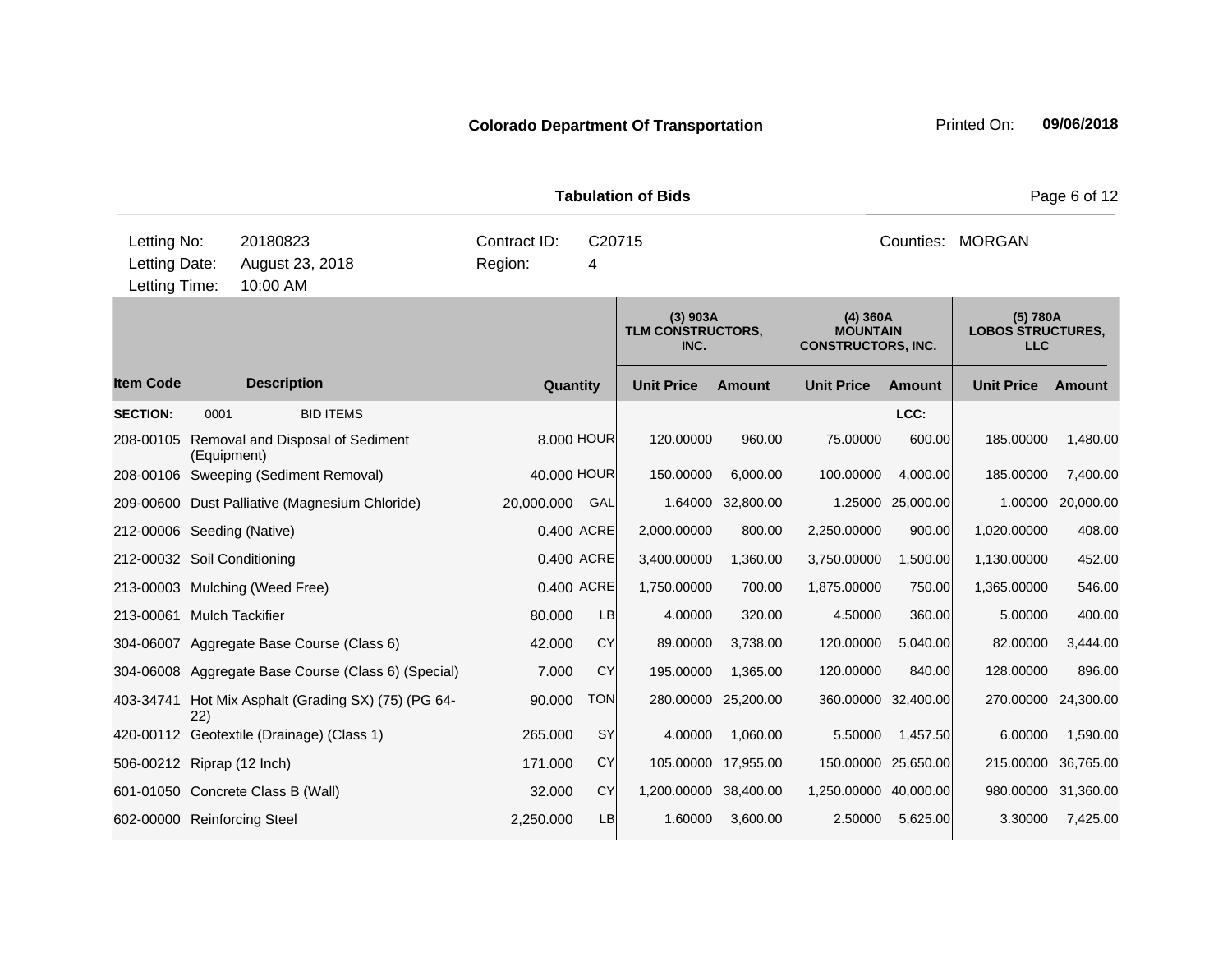**Quantity Unit Price Unit Price Ext** Item Code Description Quantity Unit Price Amount Unit Price Amount Unit Price **Ext Unit Price Amount Ext Amount (3) 903A TLM CONSTRUCTORS, INC. (4) 360A MOUNTAIN CONSTRUCTORS, INC. (5) 780A LOBOS STRUCTURES, LLC Description SECTION:** 0001 BID ITEMS **LCC:** 603-02545 68x43 Inch Reinforcement Concrete Pipe Elliptical (Complete In Place) 320.000 LF 375.00000 120,000.00 460.00000 147,200.00 374.00000 119,680.00 607-00010 Corner and Line Brace Post 4.000 EACH 360.00000 1,440.00 375.00000 1,500.00 425.00000 1,700.00 607-01000 Fence Barbed Wire with Metal Posts 283.000 LF 5.00000 1,415.00 5.50000 1,556.50 12.00000 3,396.00 612-00036 Delineator (Flexible) (Square Base) 2.000 EACH 60.00000 120.00 320.00000 640.00 150.00000 300.00 620-00001 Field Office (Class 1) 1.000 EACH 11,000.00000 11,000.00 7,500.00000 7,500.00 15,700.00000 15,700.00 620-00012 Field Laboratory (Class 2) 1.000 EACH 10,000.00000 10,000.00 10,000.00000 10,000.00 18,000.00000 18,000.00 620-00020 Sanitary Facility 2.000 EACH 1,000.00000 2,000.00 1,000.00000 2,000.00 1,058.00000 2,116.00 625-00000 Construction Surveying  $1.000$  L S 8,500.00000 8,500.00 7,400.0000 7,400.00 10,830.0000 10,830.00 626-00000 Mobilization 1.000 L S 40,000.00000 40,000.00 40,750.00000 40,750.00 35,000.00000 35,000.00 626-01104 Public Information Services (Tier IV) 1.000 L S 5,000.00000 5,000.00 4,750.00000 4,750.00 6,733.00000 6,733.00 627-00013 Pavement Marking Paint (High Build) 3.000 GAL 450.00000 1,350.00 500.00000 1,500.00 440.00000 1,320.00 630-00000 Flagging 500.000 HOUR 22.00000 11,000.00 25.00000 12,500.00 26.00000 13,000.00 630-00007 Traffic Control Inspection 20.000 DAY 300.00000 6,000.00 315.00000 6,300.00 283.00000 5,660.00 630-00012 Traffic Control Management 40.000 DAY 360.00000 14,400.00 375.00000 15,000.00 345.00000 13,800.00 **Tabulation of Bids Page 7 of 12** 10:00 AM Counties: MORGAN Letting Date: August 23, 2018 Region: 4 C20715 Region: Letting Time: Letting No: 20180823 Contract ID: Counties: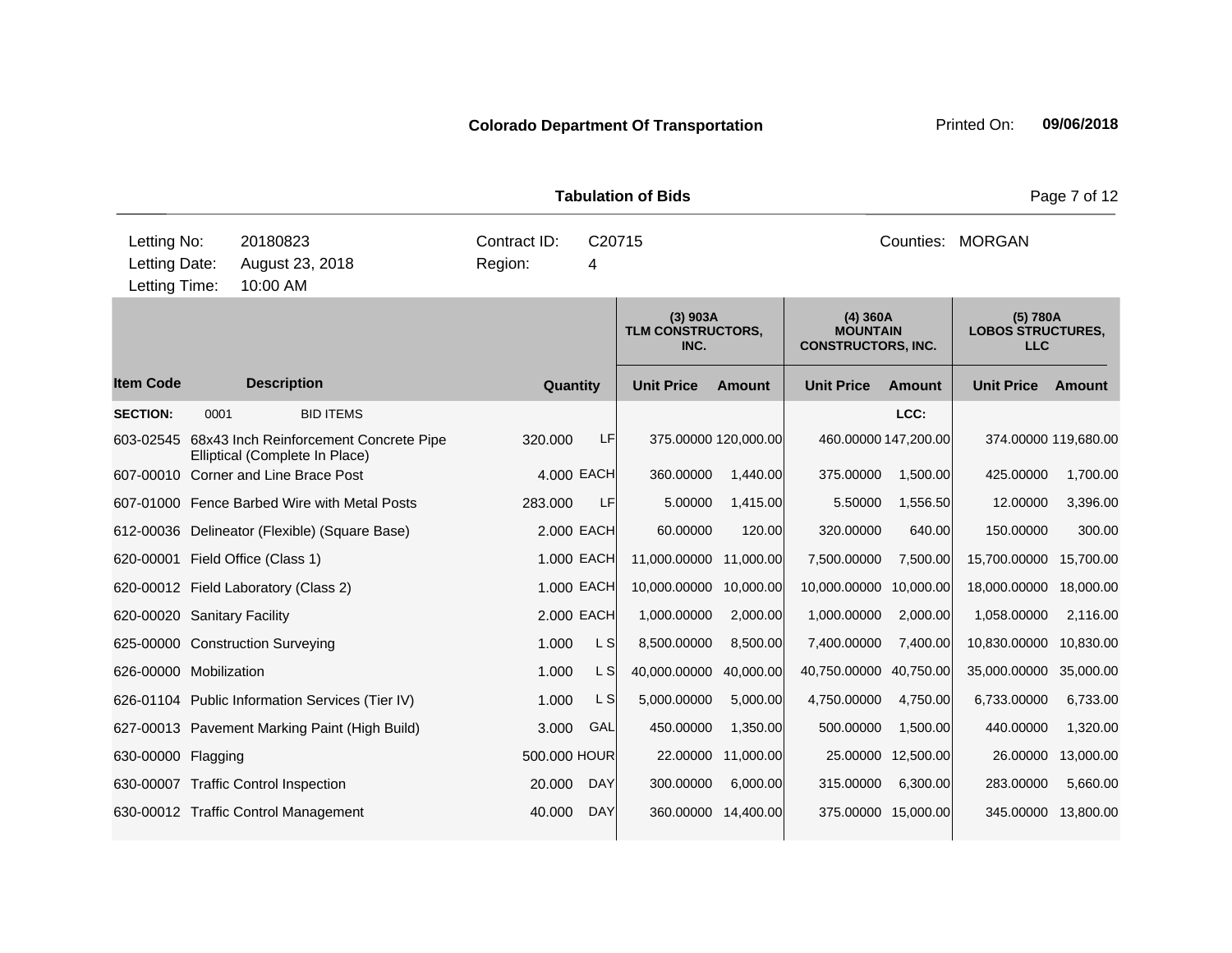**Quantity Unit Price Unit Price Ext Ext Amount (3) 903A TLM CONSTRUCTORS, INC. (4) 360A MOUNTAIN CONSTRUCTORS, INC. (5) 780A LOBOS STRUCTURES, LLC Description Tabulation of Bids** Page 8 of 12 10:00 AM Counties: MORGAN Letting Date: August 23, 2018 Region: 4 C20715 Region: Letting Time: Letting No: 20180823 Contract ID: Counties:

| <b>Item Code</b>       | <b>Description</b>                                 | Quantity       | <b>Unit Price</b> | <b>Amount</b> | <b>Unit Price</b> | <b>Amount</b> | <b>Unit Price</b> | Amount       |
|------------------------|----------------------------------------------------|----------------|-------------------|---------------|-------------------|---------------|-------------------|--------------|
| <b>SECTION:</b>        | 0001<br><b>BID ITEMS</b>                           |                |                   |               |                   | LCC:          |                   |              |
|                        | 630-80341 Construction Traffic Sign (Panel Size A) | 8.000 EACH     | 120,00000         | 960.00        | 125.00000         | 1,000.00      | 130.00000         | 1,040.00     |
|                        | 630-80342 Construction Traffic Sign (Panel Size B) | 30.000 EACH    | 120.00000         | 3,600.00      | 125.00000         | 3,750.00      | 130.00000         | 3,900.00     |
|                        | 630-80344 Construction Traffic Sign (Special)      | SFI<br>64.000  | 60.00000          | 3,840.00      | 65.00000          | 4,160.00      | 58.00000          | 3,712.00     |
|                        | 630-80355 Portable Message Sign Panel              | 2.000 EACH     | 600.00000         | 1,200.00      | 650.00000         | 1,300.00      | 600.00000         | 1,200.00     |
|                        | 630-80360 Drum Channelizing Device                 | 20.000 EACH    | 50.00000          | 1,000.00      | 55.00000          | 1,100.00      | 55.00000          | 1,100.00     |
|                        | 630-80370 Concrete Barrier (Temporary)             | LF.<br>120,000 | 35.00000          | 4,200.00      | 40.00000          | 4,800.00      | 40.00000          | 4,800.00     |
|                        | 630-80380 Traffic Cone                             | 50.000 EACH    | 1.00000           | 50.00         | 1.25000           | 62.50         | 2.00000           | 100.00       |
| <b>Section Totals:</b> |                                                    |                |                   | \$447,360.50  |                   | \$499,999.99  |                   | \$512,746.00 |
|                        | <b>Contract Grand Totals</b>                       |                |                   | \$447,360.50  |                   | \$499,999.99  |                   | \$512,746.00 |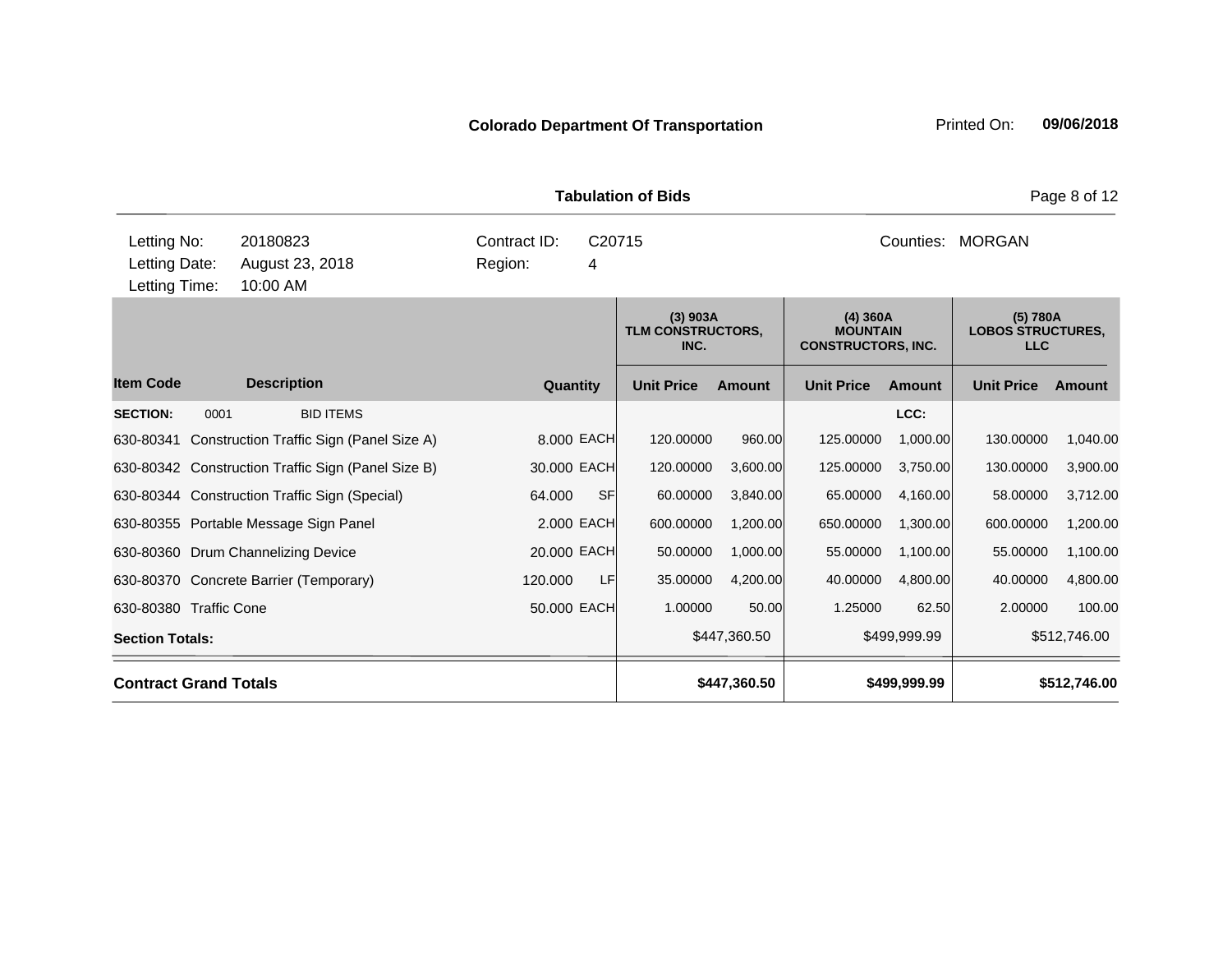|                                               |      |                                                     |                         |             |                         | <b>Tabulation of Bids</b>                     |               |                   |               |                   | Page 9 of 12 |
|-----------------------------------------------|------|-----------------------------------------------------|-------------------------|-------------|-------------------------|-----------------------------------------------|---------------|-------------------|---------------|-------------------|--------------|
| Letting No:<br>Letting Date:<br>Letting Time: |      | 20180823<br>August 23, 2018<br>10:00 AM             | Contract ID:<br>Region: |             | C <sub>20715</sub><br>4 |                                               |               |                   |               | Counties: MORGAN  |              |
|                                               |      |                                                     |                         |             |                         | (6) 174A<br><b>CONNELL RESOURCES,</b><br>INC. |               |                   |               |                   |              |
| <b>Item Code</b>                              |      | <b>Description</b>                                  |                         | Quantity    |                         | <b>Unit Price</b>                             | <b>Amount</b> | <b>Unit Price</b> | <b>Amount</b> | <b>Unit Price</b> | Amount       |
| <b>SECTION:</b>                               | 0001 | <b>BID ITEMS</b>                                    |                         |             |                         |                                               |               |                   | LCC:          |                   |              |
|                                               |      | 201-00000 Clearing and Grubbing                     |                         | 1.000       | L S                     | 4,000.00000                                   | 4,000.00      |                   |               |                   |              |
| 202-00027 Removal of Riprap                   |      |                                                     |                         | 14.000      | SY                      | 100.00000                                     | 1,400.00      |                   |               |                   |              |
| 202-00035 Removal of Pipe                     |      |                                                     |                         | 123.000     | LF                      | 54.00000                                      | 6,642.00      |                   |               |                   |              |
|                                               |      | 202-00090 Removal of Delineator                     |                         | 1.000 EACH  |                         | 25.00000                                      | 25.00         |                   |               |                   |              |
|                                               |      | 202-00220 Removal of Asphalt Mat                    |                         | 666.000     | SY                      | 15.00000                                      | 9,990.00      |                   |               |                   |              |
| 202-01000 Removal of Fence                    |      |                                                     |                         | 275.000     | LF                      | 2.00000                                       | 550.00        |                   |               |                   |              |
|                                               |      | 203-00060 Embankment Material (Complete In Place)   |                         | 973.000     | CY                      | 54.00000                                      | 52,542.00     |                   |               |                   |              |
| 203-01500 Blading                             |      |                                                     |                         | 30.000 HOUR |                         | 160.00000                                     | 4,800.00      |                   |               |                   |              |
| 203-01597 Potholing                           |      |                                                     |                         | 8.000 HOUR  |                         | 250.00000                                     | 2,000.00      |                   |               |                   |              |
|                                               |      | 208-00002 Erosion Log Type 1 (12 Inch)              |                         | 755.000     | LF                      | 5.00000                                       | 3,775.00      |                   |               |                   |              |
| 208-00035 Aggregate Bag                       |      |                                                     |                         | 200.000     | LF                      | 7.00000                                       | 1,400.00      |                   |               |                   |              |
|                                               |      | 208-00046 Pre-fabricated Concrete Washout Structure |                         | 1.000 EACH  |                         | 2,700.00000                                   | 2,700.00      |                   |               |                   |              |
|                                               |      | 208-00075 Pre-fabricated Vehicle Tracking Pad       |                         | 2.000 EACH  |                         | 3,900.00000                                   | 7,800.00      |                   |               |                   |              |
|                                               |      | 208-00103 Removal and Disposal of Sediment (Labor)  |                         | 30.000 HOUR |                         | 79.00000                                      | 2,370.00      |                   |               |                   |              |

 $\overline{\phantom{a}}$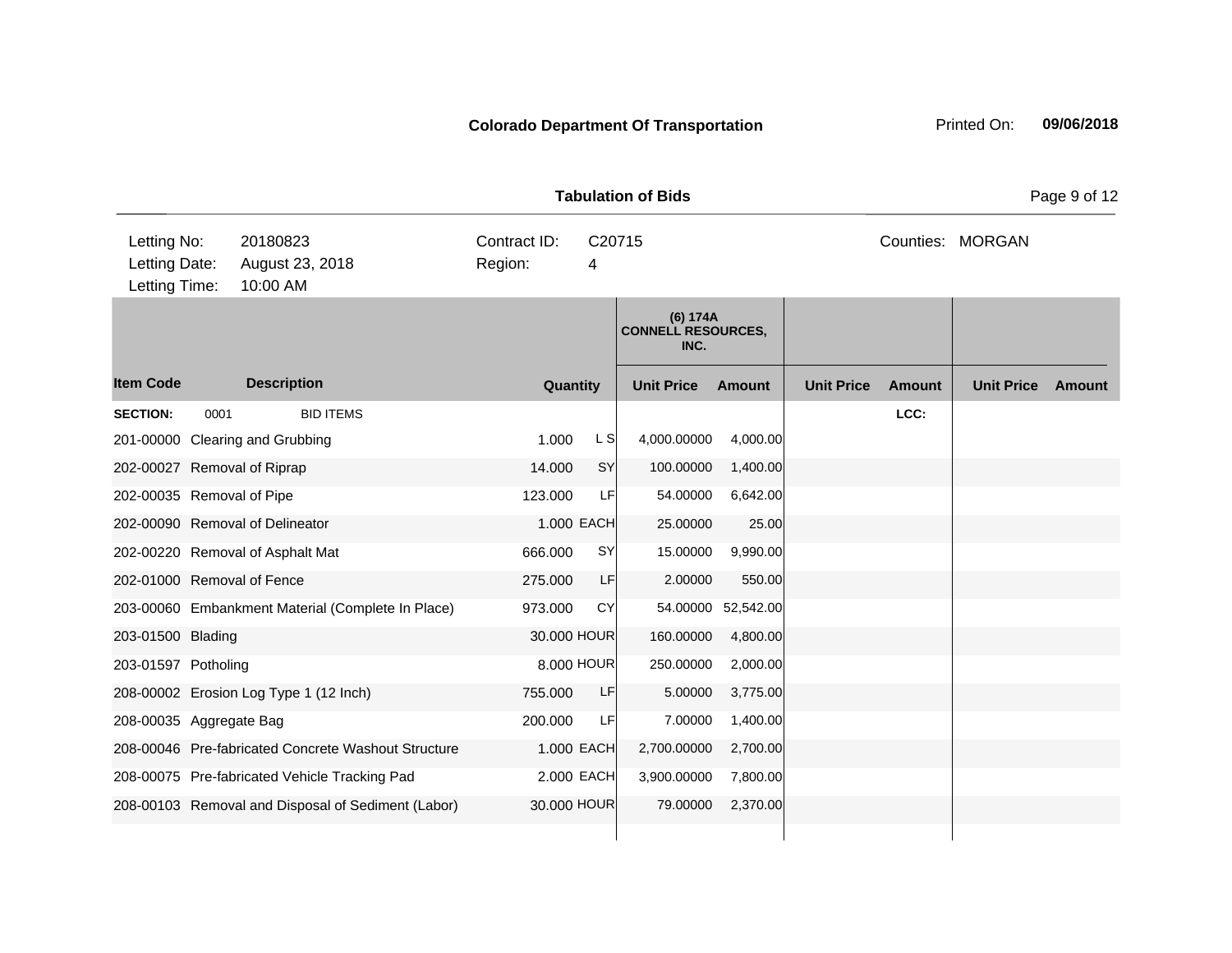|                                               |                                         |                                                     | <b>Tabulation of Bids</b>              |            | Page 10 of 12                                 |                    |                   |               |                   |               |
|-----------------------------------------------|-----------------------------------------|-----------------------------------------------------|----------------------------------------|------------|-----------------------------------------------|--------------------|-------------------|---------------|-------------------|---------------|
| Letting No:<br>Letting Date:<br>Letting Time: | 20180823<br>August 23, 2018<br>10:00 AM |                                                     | Contract ID:<br>C20715<br>Region:<br>4 |            |                                               |                    |                   |               | Counties: MORGAN  |               |
|                                               |                                         |                                                     |                                        |            | (6) 174A<br><b>CONNELL RESOURCES,</b><br>INC. |                    |                   |               |                   |               |
| <b>Item Code</b>                              |                                         | <b>Description</b>                                  | Quantity                               |            | <b>Unit Price</b>                             | Amount             | <b>Unit Price</b> | <b>Amount</b> | <b>Unit Price</b> | <b>Amount</b> |
| <b>SECTION:</b>                               | 0001                                    | <b>BID ITEMS</b>                                    |                                        |            |                                               |                    |                   | LCC:          |                   |               |
|                                               | (Equipment)                             | 208-00105 Removal and Disposal of Sediment          |                                        | 8,000 HOUR | 165.00000                                     | 1,320.00           |                   |               |                   |               |
|                                               |                                         | 208-00106 Sweeping (Sediment Removal)               | 40.000 HOUR                            |            | 125.00000                                     | 5,000.00           |                   |               |                   |               |
|                                               |                                         | 209-00600 Dust Palliative (Magnesium Chloride)      | 20,000.000                             | GAL        | 1.35000                                       | 27,000.00          |                   |               |                   |               |
| 212-00006 Seeding (Native)                    |                                         |                                                     |                                        | 0.400 ACRE | 2,100.00000                                   | 840.00             |                   |               |                   |               |
| 212-00032 Soil Conditioning                   |                                         |                                                     |                                        | 0.400 ACRE | 3,450.00000                                   | 1,380.00           |                   |               |                   |               |
|                                               |                                         | 213-00003 Mulching (Weed Free)                      |                                        | 0.400 ACRE | 1,700.00000                                   | 680.00             |                   |               |                   |               |
| 213-00061 Mulch Tackifier                     |                                         |                                                     | 80.000                                 | <b>LB</b>  | 4.00000                                       | 320.00             |                   |               |                   |               |
|                                               |                                         | 304-06007 Aggregate Base Course (Class 6)           | 42.000                                 | <b>CY</b>  | 200.00000                                     | 8,400.00           |                   |               |                   |               |
|                                               |                                         | 304-06008 Aggregate Base Course (Class 6) (Special) | 7.000                                  | CY         | 720.00000                                     | 5,040.00           |                   |               |                   |               |
|                                               | 22)                                     | 403-34741 Hot Mix Asphalt (Grading SX) (75) (PG 64- | 90.000                                 | <b>TON</b> | 265.00000                                     | 23,850.00          |                   |               |                   |               |
|                                               |                                         | 420-00112 Geotextile (Drainage) (Class 1)           | 265.000                                | <b>SY</b>  | 5.00000                                       | 1,325.00           |                   |               |                   |               |
| 506-00212 Riprap (12 Inch)                    |                                         |                                                     | 171.000                                | <b>CY</b>  |                                               | 82.00000 14,022.00 |                   |               |                   |               |

601-01050 Concrete Class B (Wall) 32.000 CY 1,980.00000 63,360.00 602-00000 Reinforcing Steel 2,250.000 LB 2,250.000 2.60000 5,850.00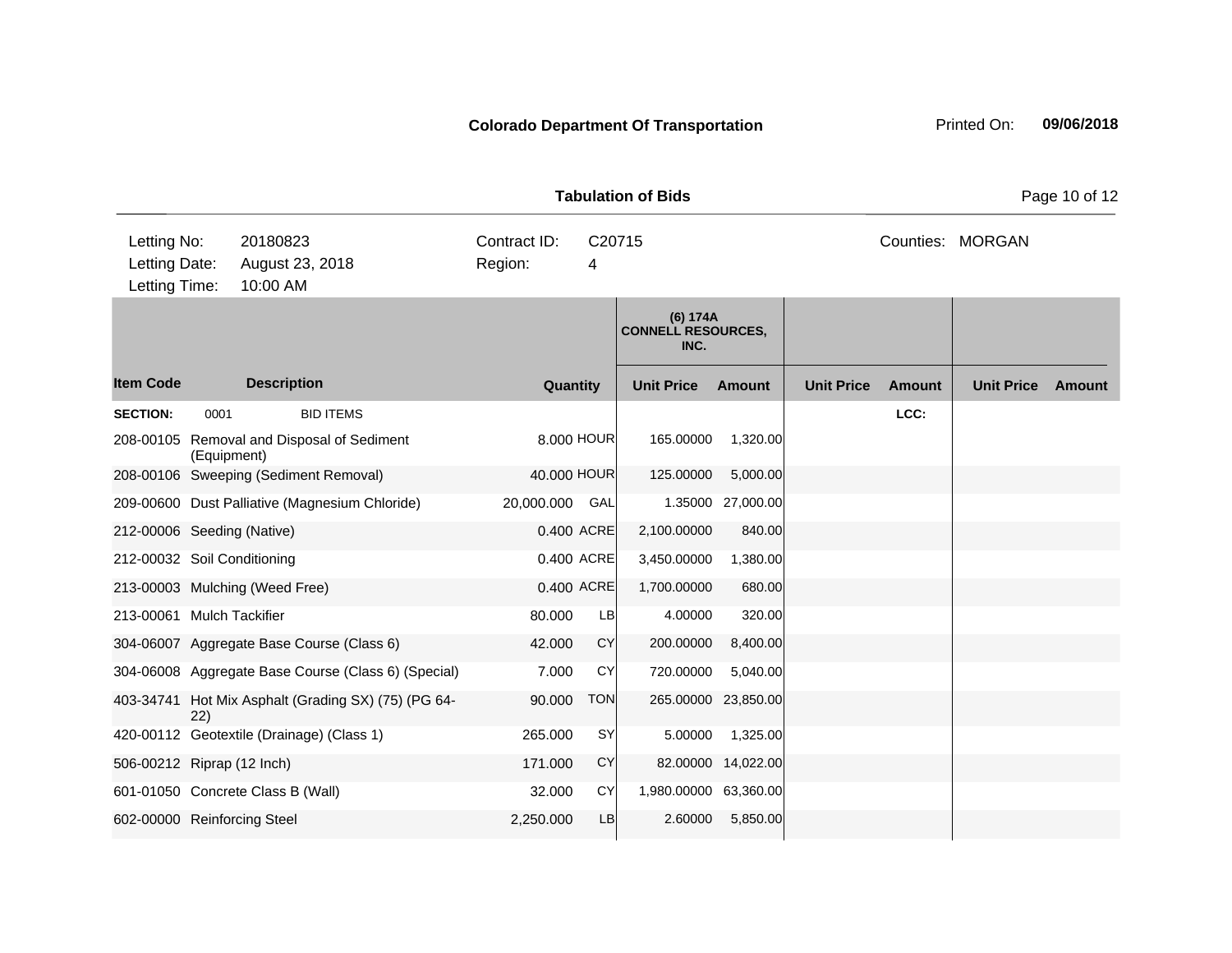**Tabulation of Bids** Page 11 of 12

| Letting No:<br>Letting Date:<br>Letting Time: |      | 20180823<br>August 23, 2018<br>10:00 AM                                  | Contract ID:<br>Region: | C20715<br>4 |                                               |                    |                   |        | Counties: MORGAN  |        |
|-----------------------------------------------|------|--------------------------------------------------------------------------|-------------------------|-------------|-----------------------------------------------|--------------------|-------------------|--------|-------------------|--------|
|                                               |      |                                                                          |                         |             | (6) 174A<br><b>CONNELL RESOURCES,</b><br>INC. |                    |                   |        |                   |        |
| <b>Item Code</b>                              |      | <b>Description</b>                                                       | Quantity                |             | <b>Unit Price</b>                             | Amount             | <b>Unit Price</b> | Amount | <b>Unit Price</b> | Amount |
| <b>SECTION:</b>                               | 0001 | <b>BID ITEMS</b>                                                         |                         |             |                                               |                    |                   | LCC:   |                   |        |
| 603-02545                                     |      | 68x43 Inch Reinforcement Concrete Pipe<br>Elliptical (Complete In Place) | 320.000                 | LF          | 325.00000 104,000.00                          |                    |                   |        |                   |        |
|                                               |      | 607-00010 Corner and Line Brace Post                                     |                         | 4.000 EACH  | 345.00000                                     | 1,380.00           |                   |        |                   |        |
|                                               |      | 607-01000 Fence Barbed Wire with Metal Posts                             | 283.000                 | LF          | 5.00000                                       | 1,415.00           |                   |        |                   |        |
|                                               |      | 612-00036 Delineator (Flexible) (Square Base)                            |                         | 2.000 EACH  | 175.00000                                     | 350.00             |                   |        |                   |        |
|                                               |      | 620-00001 Field Office (Class 1)                                         |                         | 1.000 EACH  | 10,900.00000                                  | 10,900.00          |                   |        |                   |        |
|                                               |      | 620-00012 Field Laboratory (Class 2)                                     |                         | 1.000 EACH  | 5,800.00000                                   | 5,800.00           |                   |        |                   |        |
| 620-00020 Sanitary Facility                   |      |                                                                          |                         | 2.000 EACH  | 620.00000                                     | 1,240.00           |                   |        |                   |        |
|                                               |      | 625-00000 Construction Surveying                                         | 1.000                   | L S         | 10,800.00000 10,800.00                        |                    |                   |        |                   |        |
| 626-00000 Mobilization                        |      |                                                                          | 1.000                   | L SI        | 135,000.00000 135,000.00                      |                    |                   |        |                   |        |
|                                               |      | 626-01104 Public Information Services (Tier IV)                          | 1.000                   | L S         | 4,100.00000                                   | 4,100.00           |                   |        |                   |        |
|                                               |      | 627-00013 Pavement Marking Paint (High Build)                            | 3.000                   | GAL         | 440.00000                                     | 1,320.00           |                   |        |                   |        |
| 630-00000 Flagging                            |      |                                                                          | 500.000 HOUR            |             |                                               | 23.00000 11,500.00 |                   |        |                   |        |
|                                               |      | 630-00007 Traffic Control Inspection                                     | 20.000                  | <b>DAY</b>  | 290.00000                                     | 5,800.00           |                   |        |                   |        |
|                                               |      | 630-00012 Traffic Control Management                                     | 40.000                  | <b>DAY</b>  | 345.00000 13,800.00                           |                    |                   |        |                   |        |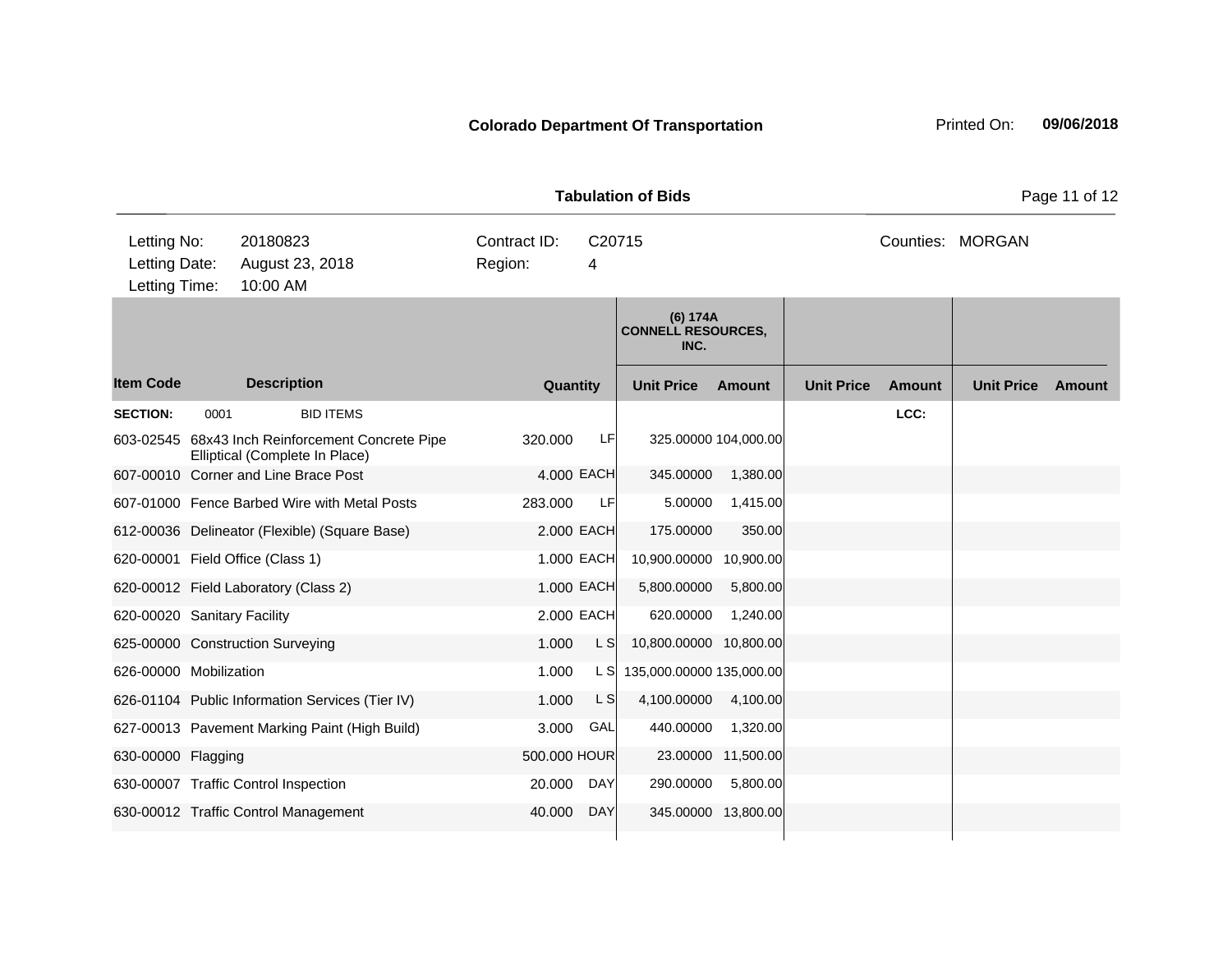|                        |                                                                                          |                                                    |             |             | <b>Tabulation of Bids</b>                     |                     |                   |           |                   | Page 12 of 12 |
|------------------------|------------------------------------------------------------------------------------------|----------------------------------------------------|-------------|-------------|-----------------------------------------------|---------------------|-------------------|-----------|-------------------|---------------|
|                        | Letting No:<br>20180823<br>Letting Date:<br>August 23, 2018<br>10:00 AM<br>Letting Time: |                                                    |             | C20715<br>4 |                                               |                     |                   | Counties: | <b>MORGAN</b>     |               |
|                        |                                                                                          |                                                    |             |             | (6) 174A<br><b>CONNELL RESOURCES,</b><br>INC. |                     |                   |           |                   |               |
| <b>Item Code</b>       |                                                                                          | <b>Description</b>                                 | Quantity    |             | <b>Unit Price</b>                             | <b>Amount</b>       | <b>Unit Price</b> | Amount    | <b>Unit Price</b> | Amount        |
| <b>SECTION:</b>        | 0001                                                                                     | <b>BID ITEMS</b>                                   |             |             |                                               |                     |                   | LCC:      |                   |               |
| 630-80341              |                                                                                          | Construction Traffic Sign (Panel Size A)           |             | 8.000 EACH  | 115.00000                                     | 920.00              |                   |           |                   |               |
|                        |                                                                                          | 630-80342 Construction Traffic Sign (Panel Size B) | 30.000 EACH |             | 115.00000                                     | 3,450.00            |                   |           |                   |               |
|                        |                                                                                          | 630-80344 Construction Traffic Sign (Special)      | 64.000      | SF          | 60.00000                                      | 3,840.00            |                   |           |                   |               |
|                        |                                                                                          | 630-80355 Portable Message Sign Panel              |             | 2.000 EACH  | 575.00000                                     | 1,150.00            |                   |           |                   |               |
|                        |                                                                                          | 630-80360 Drum Channelizing Device                 | 20.000 EACH |             | 52.00000                                      | 1,040.00            |                   |           |                   |               |
|                        |                                                                                          | 630-80370 Concrete Barrier (Temporary)             | 120.000     | LF          |                                               | 160.00000 19,200.00 |                   |           |                   |               |
| 630-80380 Traffic Cone |                                                                                          |                                                    | 50.000 EACH |             | 1.20000                                       | 60.00               |                   |           |                   |               |
| <b>Section Totals:</b> |                                                                                          |                                                    |             |             |                                               | \$595,446.00        |                   |           |                   |               |
|                        | <b>Contract Grand Totals</b>                                                             |                                                    |             |             |                                               | \$595,446.00        |                   |           |                   |               |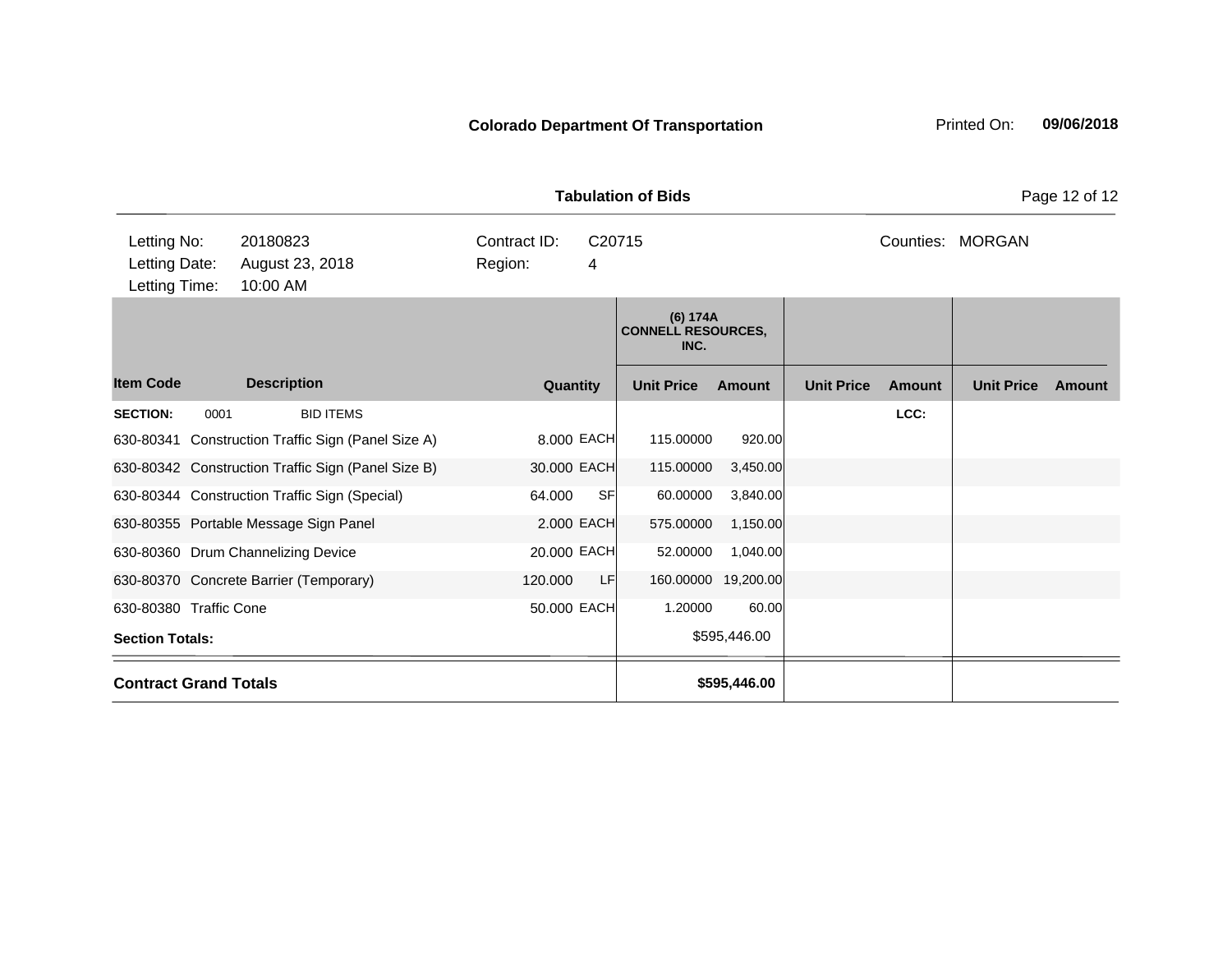|                                                                                                                                    |                                    |                         | <b>Colorado Department Of Transportation</b> |           | Printed On:             | 09/06/2018   |
|------------------------------------------------------------------------------------------------------------------------------------|------------------------------------|-------------------------|----------------------------------------------|-----------|-------------------------|--------------|
|                                                                                                                                    |                                    |                         | <b>Low Bid Item Analysis</b>                 |           |                         | Page 1 of 13 |
| Letting No:<br>Letting Date:                                                                                                       | 20180823<br>August 23, 2018        | Contract ID:<br>Region: | C <sub>20715</sub><br>4                      | Counties: | <b>MORGAN</b>           |              |
| Letting Time:                                                                                                                      | 10:00 AM                           |                         | Contract Time: 40 WORKING DAYS               |           | Project(s): STA052A-040 |              |
| <b>Contract Description:</b><br>SH 52 M.P. 62.23                                                                                   |                                    |                         |                                              |           |                         |              |
| <b>Salient Features:</b><br>1) Embankment<br>3) Hot Mix Asphalt<br>4) Riprap<br>5)Concrete<br>6)Pipes<br>7) Construction Surveying | 2) Aggregate Base Course (Class 6) |                         |                                              |           |                         |              |

| Line            | Item/<br>Description                | Quantity         | Estimated<br>Price | <b>Bid Price/</b><br><b>Units</b> | Estimated<br>Amount | <b>Bid Amount</b> | <b>Bid Est</b><br>$\%$ | Overrun $(+)$<br>Underrun (-) |
|-----------------|-------------------------------------|------------------|--------------------|-----------------------------------|---------------------|-------------------|------------------------|-------------------------------|
| <b>SECTION:</b> | 0001                                | <b>BID ITEMS</b> |                    |                                   |                     |                   |                        |                               |
| 0005            | 201-00000<br>Clearing and Grubbing  | 1.000            | 7.000.00000        | 2,500.00000<br>L S                | 7.000.00            | 2,500.00          | 35.71%                 | $-4.500.00$                   |
| 0010            | 202-00027<br>Removal of Riprap      | 14.000           | 50.00000           | 31.00000<br><b>SY</b>             | 700.00              | 434.00            | 62.00%                 | $-266.00$                     |
| 0015            | 202-00035<br><b>Removal of Pipe</b> | 123,000          | 25.00000           | 14.00000<br>LF                    | 3.075.00            | 1,722.00          | 56.00%                 | $-1,353.00$                   |
| 0020            | 202-00090<br>Removal of Delineator  | 1.000            | 25,00000           | 180,00000<br><b>EACH</b>          | 25.00               | 180.00            | 720.00%                | 155.00                        |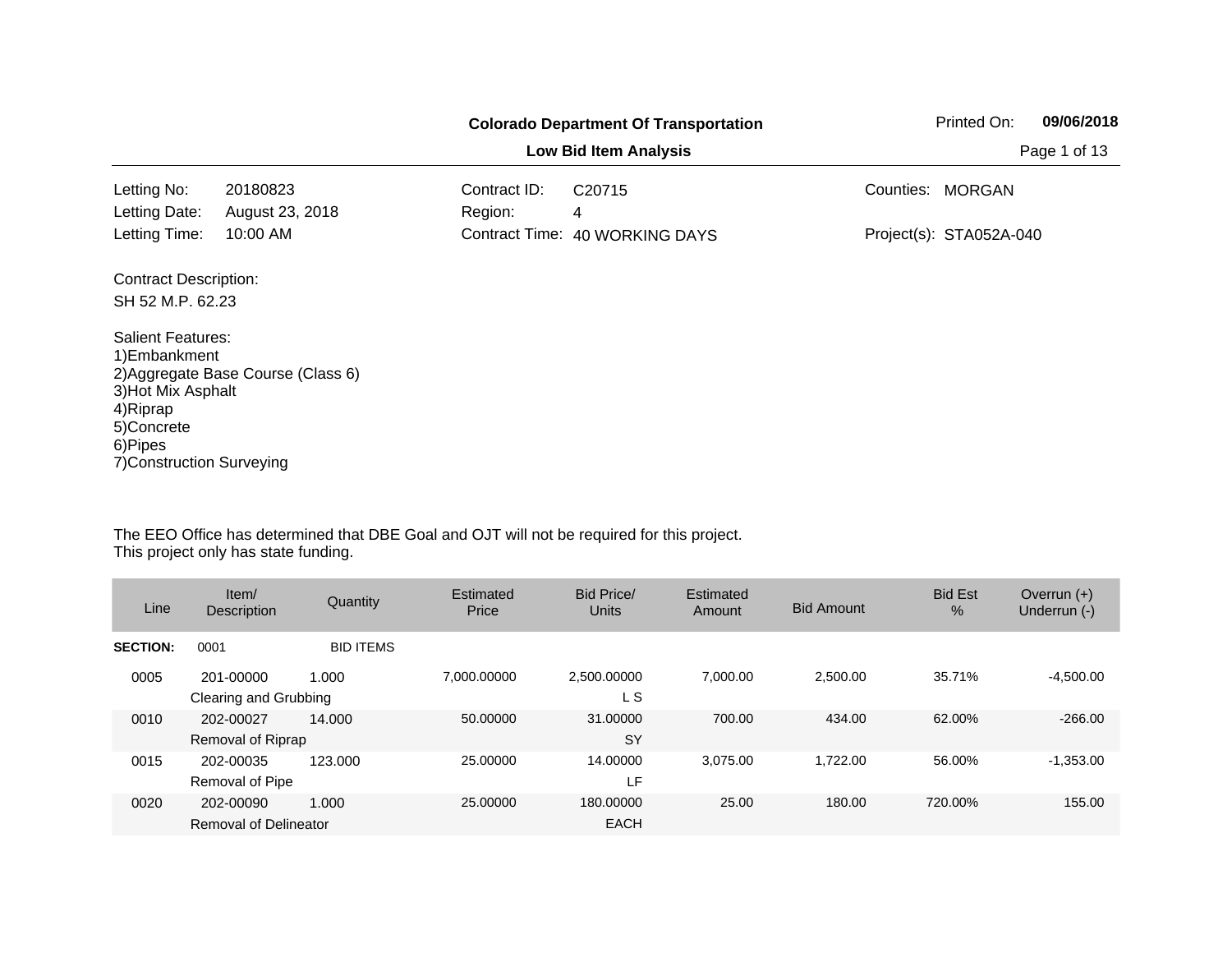|                                                                                                                                    |                                    |                         | <b>Colorado Department Of Transportation</b> |           | Printed On:             | 09/06/2018 |  |
|------------------------------------------------------------------------------------------------------------------------------------|------------------------------------|-------------------------|----------------------------------------------|-----------|-------------------------|------------|--|
| <b>Low Bid Item Analysis</b>                                                                                                       |                                    |                         |                                              |           |                         |            |  |
| Letting No:<br>Letting Date:                                                                                                       | 20180823<br>August 23, 2018        | Contract ID:<br>Region: | C <sub>20715</sub>                           | Counties: | <b>MORGAN</b>           |            |  |
| Letting Time:                                                                                                                      | 10:00 AM                           |                         | 4<br>Contract Time: 40 WORKING DAYS          |           | Project(s): STA052A-040 |            |  |
| <b>Contract Description:</b>                                                                                                       |                                    |                         |                                              |           |                         |            |  |
| SH 52 M.P. 62.23                                                                                                                   |                                    |                         |                                              |           |                         |            |  |
| <b>Salient Features:</b><br>1) Embankment<br>3) Hot Mix Asphalt<br>4) Riprap<br>5)Concrete<br>6)Pipes<br>7) Construction Surveying | 2) Aggregate Base Course (Class 6) |                         |                                              |           |                         |            |  |

| Line            | Item/<br><b>Description</b>         | Quantity                                           | Estimated<br>Price | Bid Price/<br><b>Units</b> | Estimated<br>Amount | <b>Bid Amount</b> | <b>Bid Est</b><br>$\%$ | Overrun $(+)$<br>Underrun (-) |
|-----------------|-------------------------------------|----------------------------------------------------|--------------------|----------------------------|---------------------|-------------------|------------------------|-------------------------------|
| <b>SECTION:</b> | 0001                                | <b>BID ITEMS</b>                                   |                    |                            |                     |                   |                        |                               |
| 0025            | 202-00220<br>Removal of Asphalt Mat | 666,000                                            | 7.50000            | 5.25000<br><b>SY</b>       | 4.995.00            | 3,496.50          | 70.00%                 | $-1,498.50$                   |
| 0030            | 202-01000<br>Removal of Fence       | 275,000                                            | 7.00000            | 2.00000<br>LF              | 1.925.00            | 550.00            | 28.57%                 | $-1,375.00$                   |
| 0035            | 203-00060                           | 973.000<br>Embankment Material (Complete In Place) | 25.00000           | 35.50000<br>CY             | 24,325.00           | 34,541.50         | 142.00%                | 10,216.50                     |
| 0040            | 203-01500<br>Blading                | 30,000                                             | 127.00000          | 125,00000<br><b>HOUR</b>   | 3.810.00            | 3,750.00          | 98.43%                 | $-60.00$                      |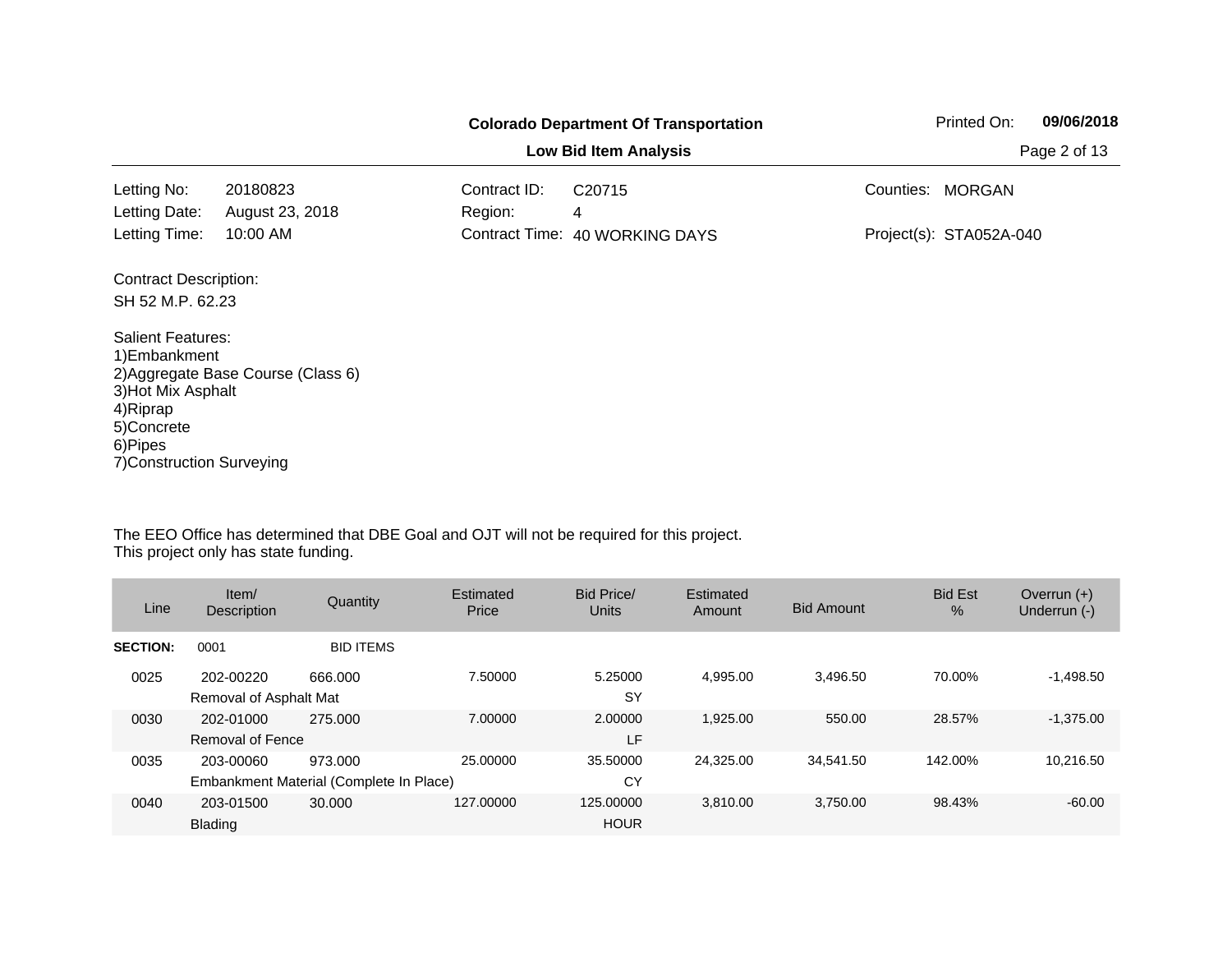|                                                                                                                                    |                                    |                         | <b>Colorado Department Of Transportation</b> |           | Printed On:             | 09/06/2018   |
|------------------------------------------------------------------------------------------------------------------------------------|------------------------------------|-------------------------|----------------------------------------------|-----------|-------------------------|--------------|
|                                                                                                                                    |                                    |                         | <b>Low Bid Item Analysis</b>                 |           |                         | Page 3 of 13 |
| Letting No:<br>Letting Date:                                                                                                       | 20180823<br>August 23, 2018        | Contract ID:<br>Region: | C <sub>20715</sub>                           | Counties: | <b>MORGAN</b>           |              |
| Letting Time:                                                                                                                      | 10:00 AM                           |                         | 4<br>Contract Time: 40 WORKING DAYS          |           | Project(s): STA052A-040 |              |
| <b>Contract Description:</b>                                                                                                       |                                    |                         |                                              |           |                         |              |
| SH 52 M.P. 62.23                                                                                                                   |                                    |                         |                                              |           |                         |              |
| <b>Salient Features:</b><br>1) Embankment<br>3) Hot Mix Asphalt<br>4) Riprap<br>5)Concrete<br>6)Pipes<br>7) Construction Surveying | 2) Aggregate Base Course (Class 6) |                         |                                              |           |                         |              |

| Line            | Item/<br><b>Description</b>               | Quantity                                           | Estimated<br>Price | <b>Bid Price/</b><br><b>Units</b> | Estimated<br>Amount | <b>Bid Amount</b> | <b>Bid Est</b><br>$\%$ | Overrun $(+)$<br>Underrun (-) |
|-----------------|-------------------------------------------|----------------------------------------------------|--------------------|-----------------------------------|---------------------|-------------------|------------------------|-------------------------------|
| <b>SECTION:</b> | 0001                                      | <b>BID ITEMS</b>                                   |                    |                                   |                     |                   |                        |                               |
| 0045            | 203-01597<br>Potholing                    | 8.000                                              | 220,00000          | 215,00000<br><b>HOUR</b>          | 1.760.00            | 1.720.00          | 97.73%                 | $-40.00$                      |
| 0050            | 208-00002<br>Erosion Log Type 1 (12 Inch) | 755.000                                            | 7.00000            | 4.00000<br>LF                     | 5.285.00            | 3,020.00          | 57.14%                 | $-2,265.00$                   |
| 0055            | 208-00035<br>Aggregate Bag                | 200.000                                            | 10.00000           | 6.00000<br>LF                     | 2.000.00            | 1.200.00          | 60.00%                 | $-800.00$                     |
| 0060            | 208-00046                                 | 1.000<br>Pre-fabricated Concrete Washout Structure | 1.750.00000        | 535,00000<br><b>EACH</b>          | 1.750.00            | 535.00            | 30.57%                 | $-1,215.00$                   |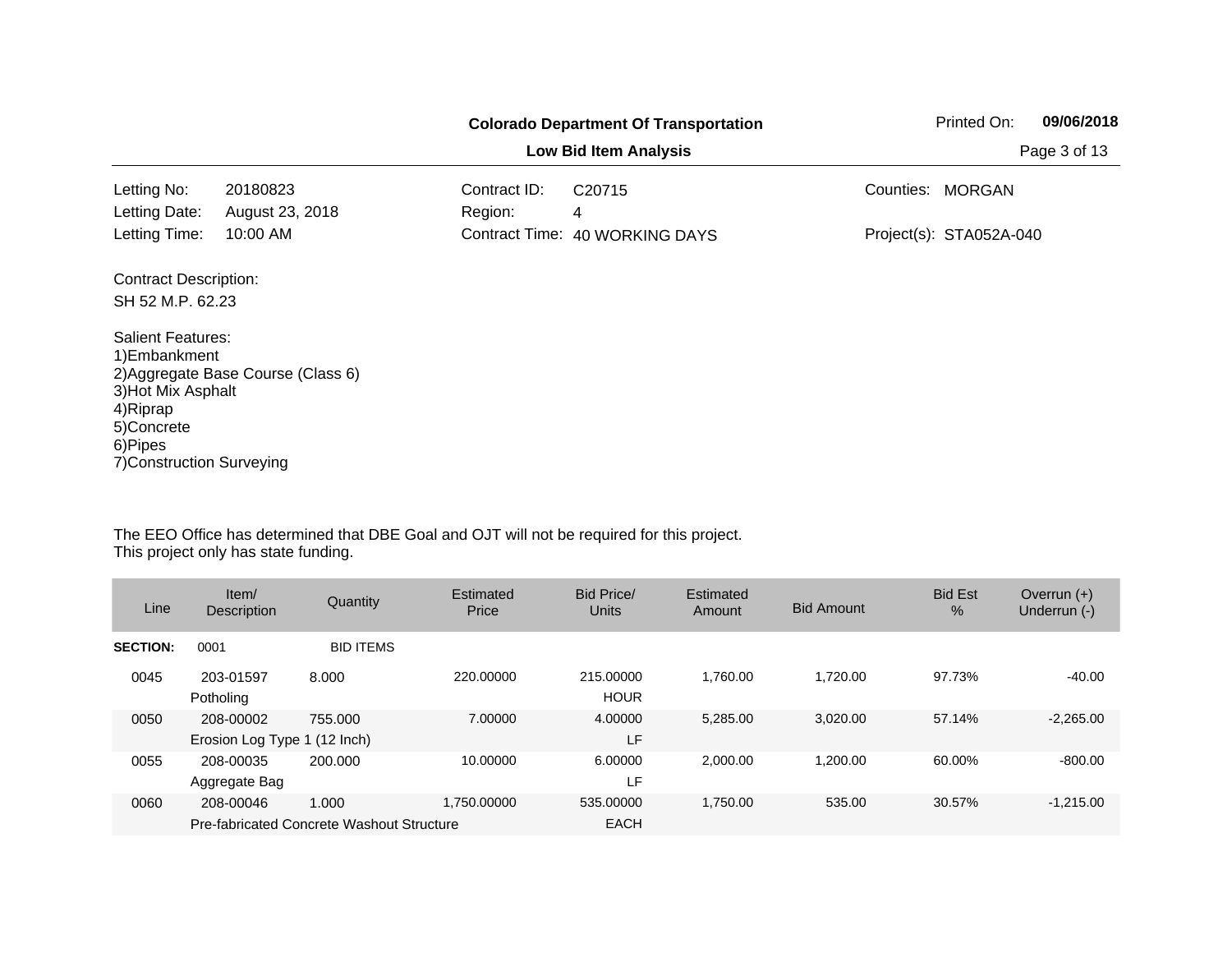|                                                                                                                                    |                                    |                         | <b>Colorado Department Of Transportation</b> |           | Printed On:             | 09/06/2018 |
|------------------------------------------------------------------------------------------------------------------------------------|------------------------------------|-------------------------|----------------------------------------------|-----------|-------------------------|------------|
|                                                                                                                                    |                                    | Page 4 of 13            |                                              |           |                         |            |
| Letting No:<br>Letting Date:                                                                                                       | 20180823<br>August 23, 2018        | Contract ID:<br>Region: | C <sub>20715</sub><br>4                      | Counties: | <b>MORGAN</b>           |            |
| Letting Time:                                                                                                                      | 10:00 AM                           |                         | Contract Time: 40 WORKING DAYS               |           | Project(s): STA052A-040 |            |
| <b>Contract Description:</b><br>SH 52 M.P. 62.23                                                                                   |                                    |                         |                                              |           |                         |            |
| <b>Salient Features:</b><br>1) Embankment<br>3) Hot Mix Asphalt<br>4) Riprap<br>5)Concrete<br>6)Pipes<br>7) Construction Surveying | 2) Aggregate Base Course (Class 6) |                         |                                              |           |                         |            |

| Line            | Item/<br>Description                     | Quantity                                              | Estimated<br>Price | Bid Price/<br>Units      | Estimated<br>Amount | <b>Bid Amount</b> | <b>Bid Est</b><br>$\%$ | Overrun $(+)$<br>Underrun (-) |
|-----------------|------------------------------------------|-------------------------------------------------------|--------------------|--------------------------|---------------------|-------------------|------------------------|-------------------------------|
| <b>SECTION:</b> | 0001                                     | <b>BID ITEMS</b>                                      |                    |                          |                     |                   |                        |                               |
| 0065            | 208-00075                                | 2.000<br>Pre-fabricated Vehicle Tracking Pad          | 2.000.00000        | 425.00000<br><b>EACH</b> | 4.000.00            | 850.00            | 21.25%                 | $-3,150.00$                   |
| 0070            | 208-00103                                | 30.000<br>Removal and Disposal of Sediment (Labor)    | 50.00000           | 30,00000<br><b>HOUR</b>  | 1.500.00            | 900.00            | 60.00%                 | $-600.00$                     |
| 0075            | 208-00105                                | 8.000<br>Removal and Disposal of Sediment (Equipment) | 125.00000          | 65.00000<br><b>HOUR</b>  | 1.000.00            | 520.00            | 52.00%                 | $-480.00$                     |
| 0080            | 208-00106<br>Sweeping (Sediment Removal) | 40.000                                                | 140.00000          | 65.00000<br><b>HOUR</b>  | 5.600.00            | 2.600.00          | 46.43%                 | $-3.000.00$                   |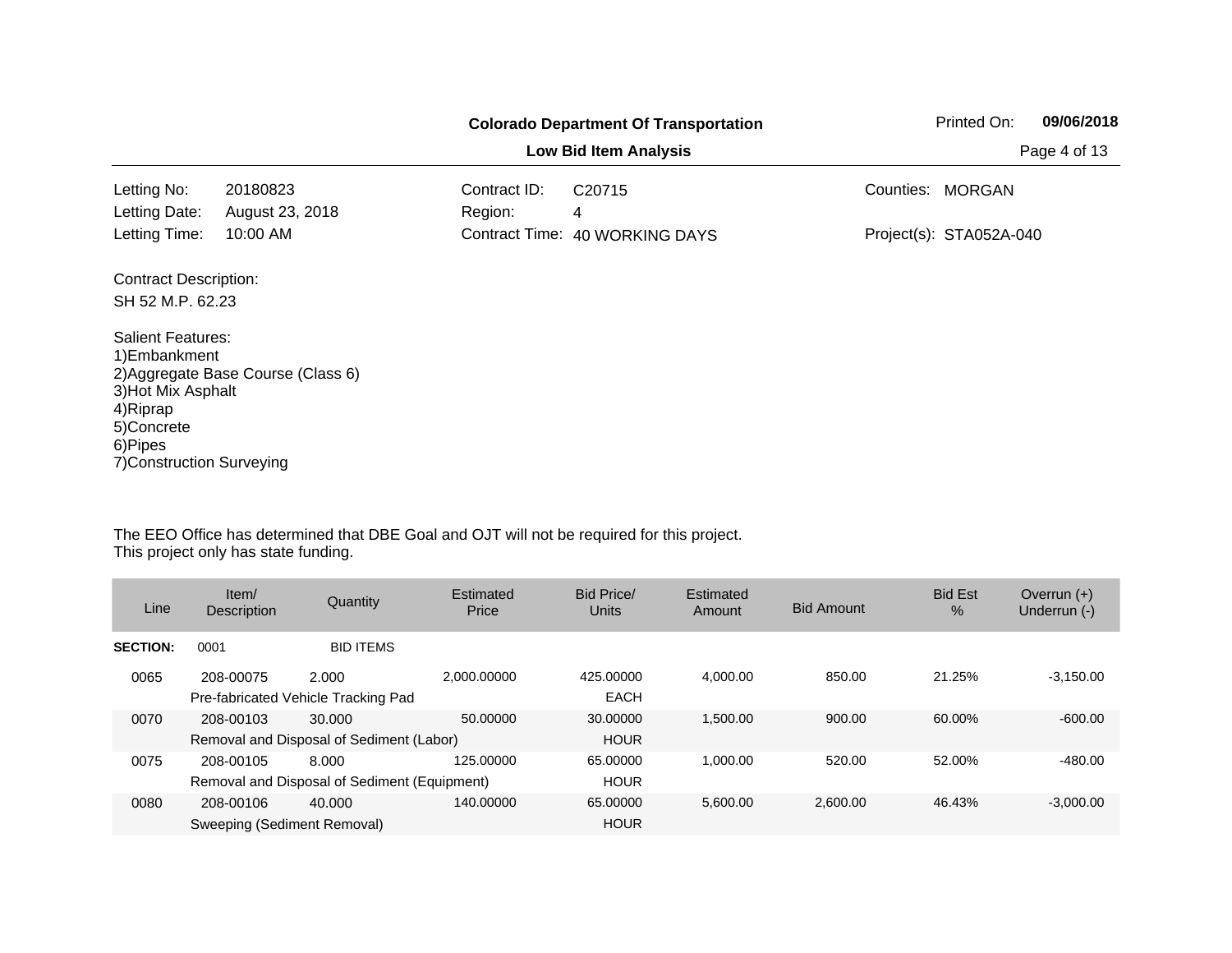|                                                                                                                                    |                                    |              | <b>Colorado Department Of Transportation</b> |           | Printed On:             | 09/06/2018   |
|------------------------------------------------------------------------------------------------------------------------------------|------------------------------------|--------------|----------------------------------------------|-----------|-------------------------|--------------|
|                                                                                                                                    |                                    |              | <b>Low Bid Item Analysis</b>                 |           |                         | Page 5 of 13 |
| Letting No:                                                                                                                        | 20180823                           | Contract ID: | C <sub>20715</sub>                           | Counties: | <b>MORGAN</b>           |              |
| Letting Date:                                                                                                                      | August 23, 2018                    | Region:      | 4                                            |           |                         |              |
| Letting Time:                                                                                                                      | 10:00 AM                           |              | Contract Time: 40 WORKING DAYS               |           | Project(s): STA052A-040 |              |
| <b>Contract Description:</b>                                                                                                       |                                    |              |                                              |           |                         |              |
| SH 52 M.P. 62.23                                                                                                                   |                                    |              |                                              |           |                         |              |
| <b>Salient Features:</b><br>1) Embankment<br>3) Hot Mix Asphalt<br>4) Riprap<br>5)Concrete<br>6)Pipes<br>7) Construction Surveying | 2) Aggregate Base Course (Class 6) |              |                                              |           |                         |              |

| Line            | Item/<br>Description              | Quantity                                           | Estimated<br>Price | Bid Price/<br>Units        | Estimated<br>Amount | <b>Bid Amount</b> | <b>Bid Est</b><br>$\%$ | Overrun $(+)$<br>Underrun (-) |
|-----------------|-----------------------------------|----------------------------------------------------|--------------------|----------------------------|---------------------|-------------------|------------------------|-------------------------------|
| <b>SECTION:</b> | 0001                              | <b>BID ITEMS</b>                                   |                    |                            |                     |                   |                        |                               |
| 0085            | 209-00600                         | 20.000.000<br>Dust Palliative (Magnesium Chloride) | 1.00000            | 1.25000<br>GAL             | 20.000.00           | 25,000.00         | 125.00%                | 5,000.00                      |
| 0090            | 212-00006<br>Seeding (Native)     | 0.400                                              | 2.000.00000        | 2,150.00000<br><b>ACRE</b> | 800.00              | 860.00            | 107.50%                | 60.00                         |
| 0095            | 212-00032<br>Soil Conditioning    | 0.400                                              | 4,000.00000        | 3,600.00000<br><b>ACRE</b> | 1,600.00            | 1,440.00          | 90.00%                 | $-160.00$                     |
| 0100            | 213-00003<br>Mulching (Weed Free) | 0.400                                              | 3.000.00000        | 1,800.00000<br><b>ACRE</b> | 1.200.00            | 720.00            | 60.00%                 | $-480.00$                     |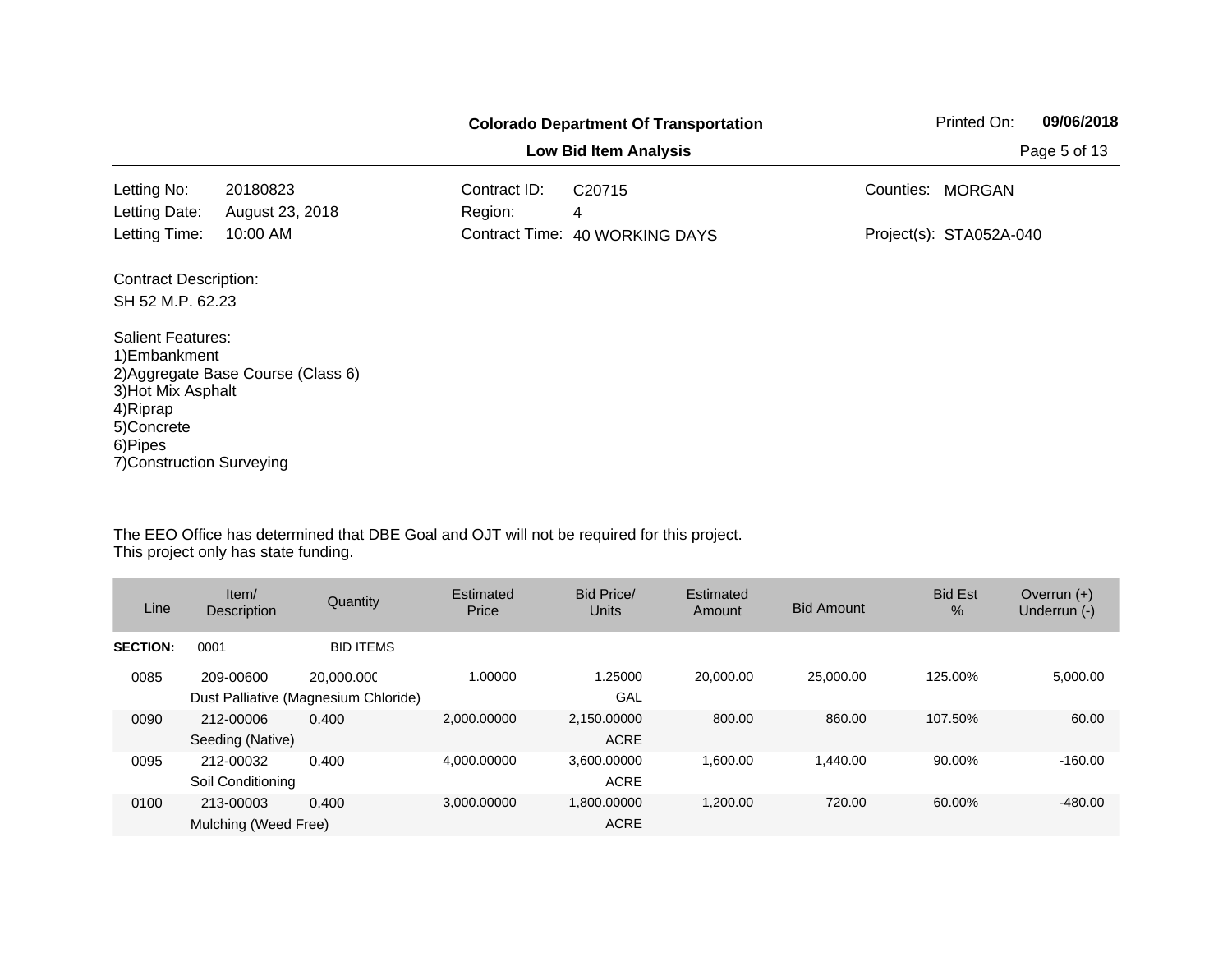|                                                                                                                                    |                                    |                         | <b>Colorado Department Of Transportation</b> |           | Printed On:             | 09/06/2018 |
|------------------------------------------------------------------------------------------------------------------------------------|------------------------------------|-------------------------|----------------------------------------------|-----------|-------------------------|------------|
|                                                                                                                                    |                                    | Page 6 of 13            |                                              |           |                         |            |
| Letting No:<br>Letting Date:                                                                                                       | 20180823<br>August 23, 2018        | Contract ID:<br>Region: | C <sub>20715</sub><br>4                      | Counties: | <b>MORGAN</b>           |            |
| Letting Time:                                                                                                                      | 10:00 AM                           |                         | Contract Time: 40 WORKING DAYS               |           | Project(s): STA052A-040 |            |
| <b>Contract Description:</b><br>SH 52 M.P. 62.23                                                                                   |                                    |                         |                                              |           |                         |            |
| <b>Salient Features:</b><br>1) Embankment<br>3) Hot Mix Asphalt<br>4) Riprap<br>5)Concrete<br>6)Pipes<br>7) Construction Surveying | 2) Aggregate Base Course (Class 6) |                         |                                              |           |                         |            |

| Line            | Item/<br>Description                         | Quantity                                               | Estimated<br>Price | Bid Price/<br>Units     | Estimated<br>Amount | <b>Bid Amount</b> | <b>Bid Est</b><br>$\%$ | Overrun $(+)$<br>Underrun (-) |
|-----------------|----------------------------------------------|--------------------------------------------------------|--------------------|-------------------------|---------------------|-------------------|------------------------|-------------------------------|
| <b>SECTION:</b> | 0001                                         | <b>BID ITEMS</b>                                       |                    |                         |                     |                   |                        |                               |
| 0105            | 213-00061<br><b>Mulch Tackifier</b>          | 80.000                                                 | 10.00000           | 4.20000<br>LB           | 800.00              | 336.00            | 42.00%                 | $-464.00$                     |
| 0110            | 304-06007<br>Aggregate Base Course (Class 6) | 42.000                                                 | 75,00000           | 35,00000<br>CY          | 3.150.00            | 1.470.00          | 46.67%                 | $-1,680.00$                   |
| 0115            | 304-06008                                    | 7.000<br>Aggregate Base Course (Class 6) (Special)     | 80.00000           | 65.00000<br>CY          | 560.00              | 455.00            | 81.25%                 | $-105.00$                     |
| 0120            | 403-34741                                    | 90,000<br>Hot Mix Asphalt (Grading SX) (75) (PG 64-22) | 185.00000          | 252,00000<br><b>TON</b> | 16.650.00           | 22.680.00         | 136.22%                | 6,030.00                      |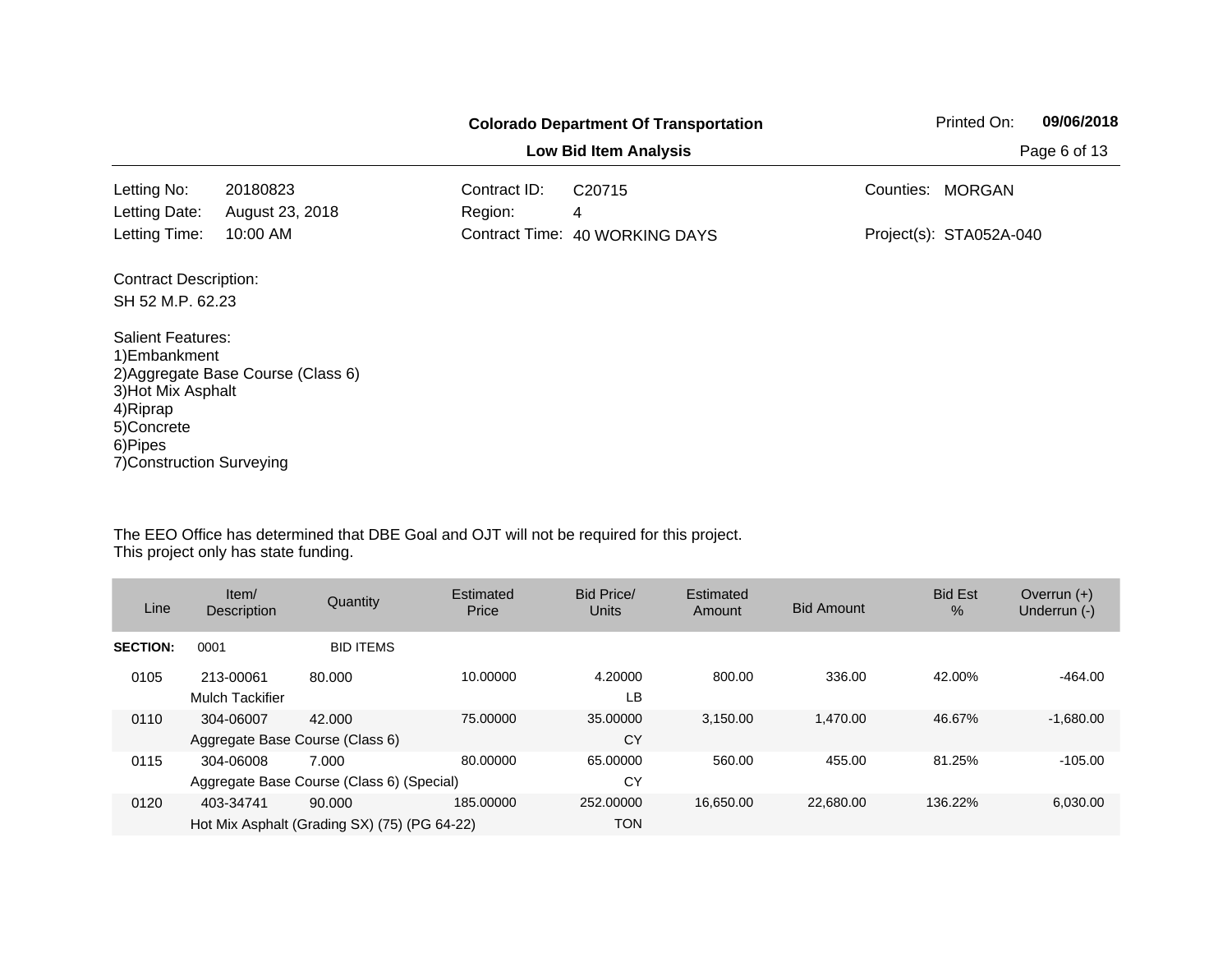|                                                                                                                                    |                                    |              | <b>Colorado Department Of Transportation</b> |           | Printed On:             | 09/06/2018   |
|------------------------------------------------------------------------------------------------------------------------------------|------------------------------------|--------------|----------------------------------------------|-----------|-------------------------|--------------|
|                                                                                                                                    |                                    |              | <b>Low Bid Item Analysis</b>                 |           |                         | Page 7 of 13 |
| Letting No:                                                                                                                        | 20180823                           | Contract ID: | C <sub>20715</sub>                           | Counties: | <b>MORGAN</b>           |              |
| Letting Date:                                                                                                                      | August 23, 2018                    | Region:      | 4                                            |           |                         |              |
| Letting Time:                                                                                                                      | 10:00 AM                           |              | Contract Time: 40 WORKING DAYS               |           | Project(s): STA052A-040 |              |
| <b>Contract Description:</b>                                                                                                       |                                    |              |                                              |           |                         |              |
| SH 52 M.P. 62.23                                                                                                                   |                                    |              |                                              |           |                         |              |
| <b>Salient Features:</b><br>1) Embankment<br>3) Hot Mix Asphalt<br>4) Riprap<br>5)Concrete<br>6)Pipes<br>7) Construction Surveying | 2) Aggregate Base Course (Class 6) |              |                                              |           |                         |              |

| Line            | Item/<br><b>Description</b>                  | Quantity         | Estimated<br>Price | Bid Price/<br><b>Units</b> | Estimated<br>Amount | <b>Bid Amount</b> | <b>Bid Est</b><br>$\%$ | Overrun $(+)$<br>Underrun (-) |
|-----------------|----------------------------------------------|------------------|--------------------|----------------------------|---------------------|-------------------|------------------------|-------------------------------|
| <b>SECTION:</b> | 0001                                         | <b>BID ITEMS</b> |                    |                            |                     |                   |                        |                               |
| 0125            | 420-00112<br>Geotextile (Drainage) (Class 1) | 265,000          | 5.00000            | 6.75000<br><b>SY</b>       | 1.325.00            | 1,788.75          | 135.00%                | 463.75                        |
| 0130            | 506-00212<br>Riprap (12 Inch)                | 171.000          | 100.00000          | 141.00000<br>CY            | 17.100.00           | 24,111.00         | 141.00%                | 7.011.00                      |
| 0135            | 601-01050<br>Concrete Class B (Wall)         | 32,000           | 1,450.00000        | ,300.00000<br>CY           | 46,400.00           | 41,600.00         | 89.66%                 | $-4,800.00$                   |
| 0140            | 602-00000<br><b>Reinforcing Steel</b>        | 2.250,000        | 2.00000            | 6.25000<br>LB              | 4.500.00            | 14.062.50         | 312.50%                | 9,562.50                      |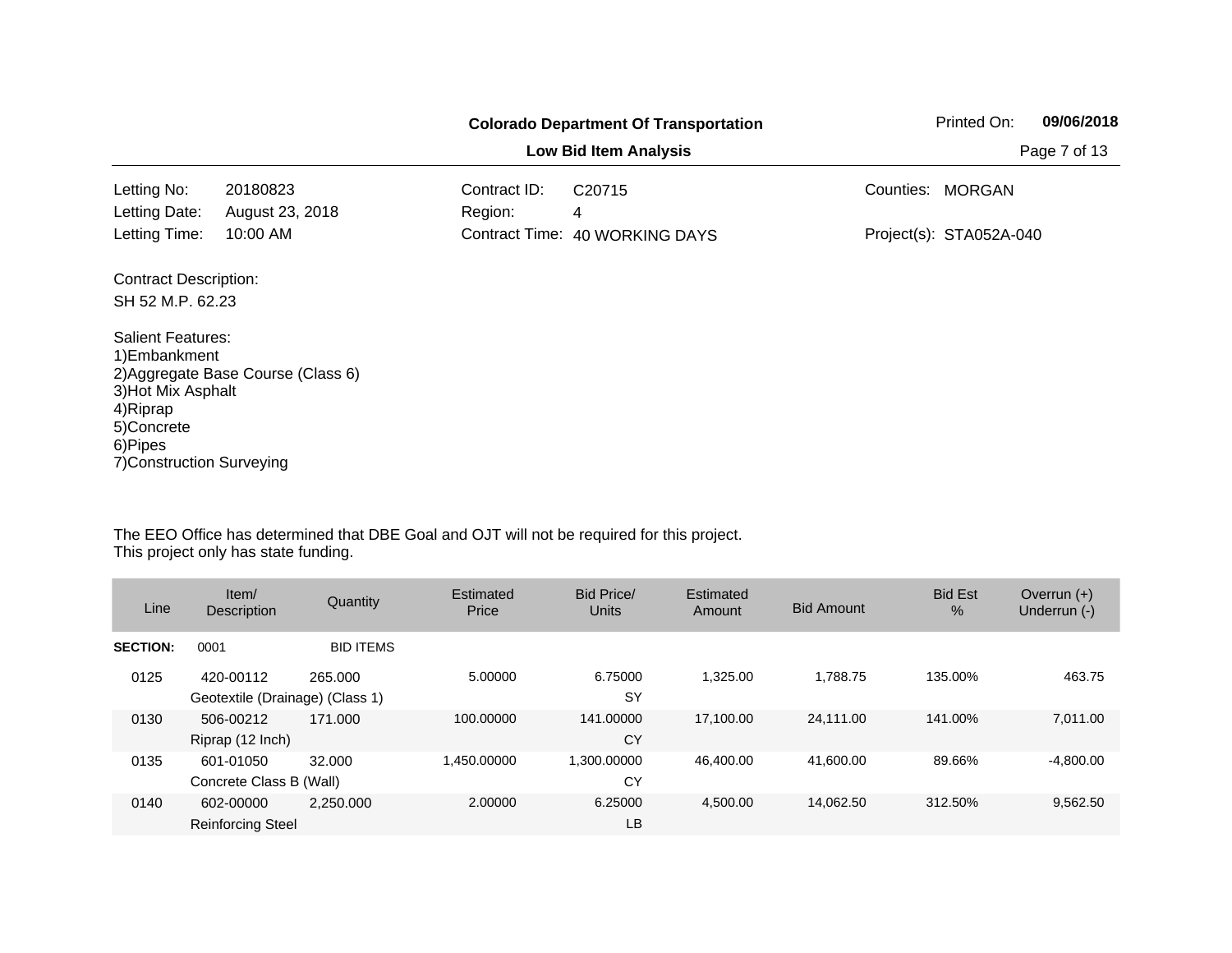|                                                                                                                                    | <b>Colorado Department Of Transportation</b> |                         |                                |           | 09/06/2018<br>Printed On: |              |  |
|------------------------------------------------------------------------------------------------------------------------------------|----------------------------------------------|-------------------------|--------------------------------|-----------|---------------------------|--------------|--|
|                                                                                                                                    |                                              |                         | <b>Low Bid Item Analysis</b>   |           |                           | Page 8 of 13 |  |
| Letting No:<br>Letting Date:                                                                                                       | 20180823<br>August 23, 2018                  | Contract ID:<br>Region: | C <sub>20715</sub><br>4        | Counties: | <b>MORGAN</b>             |              |  |
| Letting Time:                                                                                                                      | 10:00 AM                                     |                         | Contract Time: 40 WORKING DAYS |           | Project(s): STA052A-040   |              |  |
| <b>Contract Description:</b><br>SH 52 M.P. 62.23                                                                                   |                                              |                         |                                |           |                           |              |  |
| <b>Salient Features:</b><br>1) Embankment<br>3) Hot Mix Asphalt<br>4) Riprap<br>5)Concrete<br>6)Pipes<br>7) Construction Surveying | 2) Aggregate Base Course (Class 6)           |                         |                                |           |                           |              |  |

| Line            | Item/<br><b>Description</b>                 | Quantity                                          | Estimated<br>Price | Bid Price/<br><b>Units</b> | Estimated<br>Amount | <b>Bid Amount</b> | <b>Bid Est</b><br>$\%$ | Overrun $(+)$<br>Underrun (-) |
|-----------------|---------------------------------------------|---------------------------------------------------|--------------------|----------------------------|---------------------|-------------------|------------------------|-------------------------------|
| <b>SECTION:</b> | 0001                                        | <b>BID ITEMS</b>                                  |                    |                            |                     |                   |                        |                               |
| 0145            | 603-02545<br>Elliptical (Complete In Place) | 320.000<br>68x43 Inch Reinforcement Concrete Pipe | 320,00000          | 397,00000<br>LF.           | 102.400.00          | 127.040.00        | 124.06%                | 24.640.00                     |
| 0150            | 607-00010<br>Corner and Line Brace Post     | 4.000                                             | 300,00000          | 340,00000<br><b>EACH</b>   | 1.200.00            | 1.360.00          | 113.33%                | 160.00                        |
| 0155            | 607-01000                                   | 283.000<br>Fence Barbed Wire with Metal Posts     | 7.50000            | 5.35000<br>LF.             | 2.122.50            | 1.514.05          | 71.33%                 | $-608.45$                     |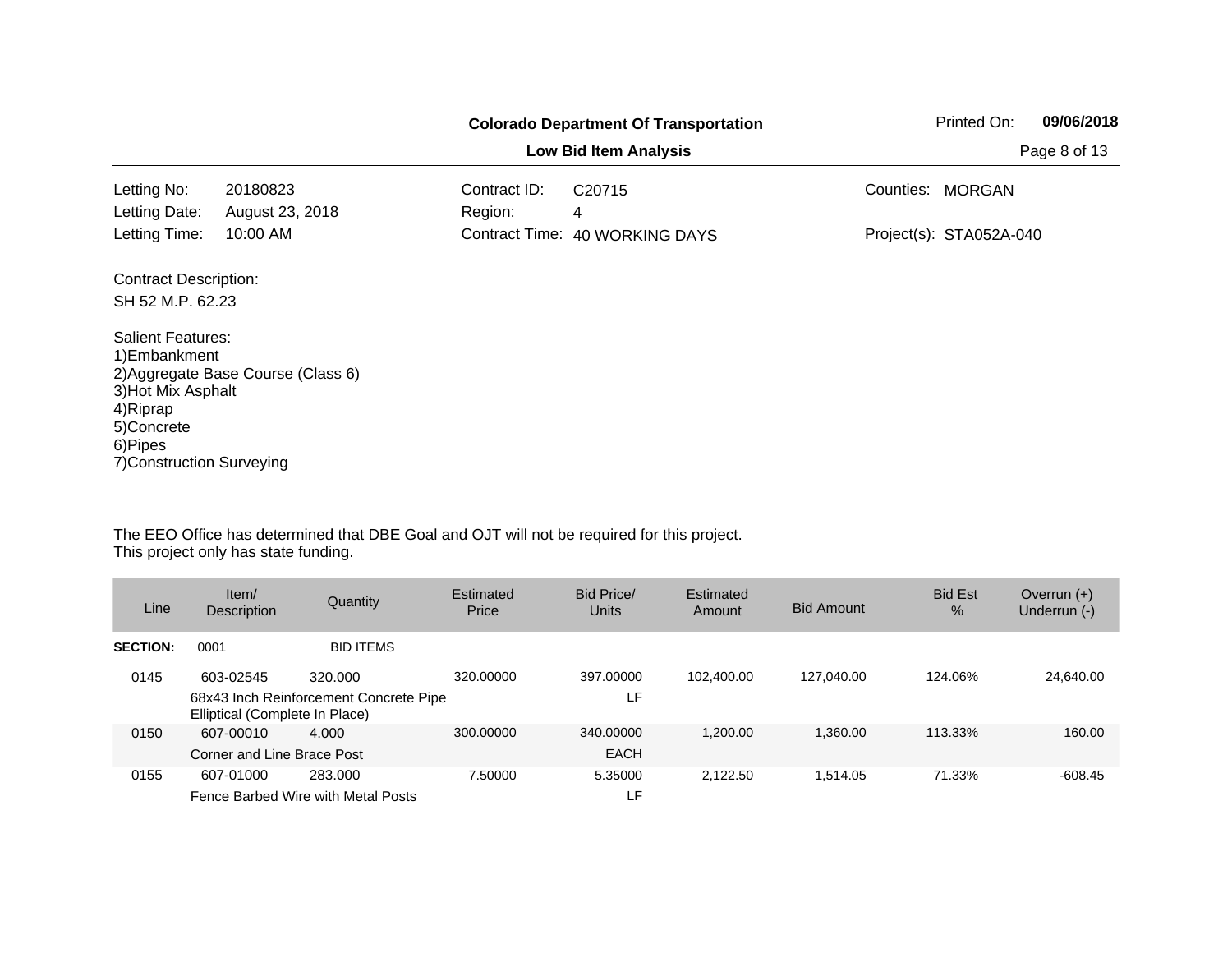|                                                                                                                                    |                                    |                         | <b>Colorado Department Of Transportation</b> |           | Printed On:             | 09/06/2018   |
|------------------------------------------------------------------------------------------------------------------------------------|------------------------------------|-------------------------|----------------------------------------------|-----------|-------------------------|--------------|
|                                                                                                                                    |                                    |                         | <b>Low Bid Item Analysis</b>                 |           |                         | Page 9 of 13 |
| Letting No:<br>Letting Date:                                                                                                       | 20180823<br>August 23, 2018        | Contract ID:<br>Region: | C <sub>20715</sub><br>4                      | Counties: | <b>MORGAN</b>           |              |
| Letting Time:                                                                                                                      | 10:00 AM                           |                         | Contract Time: 40 WORKING DAYS               |           | Project(s): STA052A-040 |              |
| <b>Contract Description:</b>                                                                                                       |                                    |                         |                                              |           |                         |              |
| SH 52 M.P. 62.23                                                                                                                   |                                    |                         |                                              |           |                         |              |
| <b>Salient Features:</b><br>1) Embankment<br>3) Hot Mix Asphalt<br>4) Riprap<br>5)Concrete<br>6)Pipes<br>7) Construction Surveying | 2) Aggregate Base Course (Class 6) |                         |                                              |           |                         |              |

| Line            | Item/<br>Description                    | Quantity                                     | Estimated<br>Price | Bid Price/<br>Units        | Estimated<br>Amount | <b>Bid Amount</b> | <b>Bid Est</b><br>$\%$ | Overrun $(+)$<br>Underrun (-) |
|-----------------|-----------------------------------------|----------------------------------------------|--------------------|----------------------------|---------------------|-------------------|------------------------|-------------------------------|
| <b>SECTION:</b> | 0001                                    | <b>BID ITEMS</b>                             |                    |                            |                     |                   |                        |                               |
| 0160            | 612-00036                               | 2.000<br>Delineator (Flexible) (Square Base) | 90.00000           | 100.00000<br><b>EACH</b>   | 180.00              | 200.00            | 111.11%                | 20.00                         |
| 0165            | 620-00001<br>Field Office (Class 1)     | 1.000                                        | 10.000.00000       | 4.865.00000<br><b>EACH</b> | 10.000.00           | 4.865.00          | 48.65%                 | $-5.135.00$                   |
| 0170            | 620-00012<br>Field Laboratory (Class 2) | 1.000                                        | 8.500.00000        | 4,865.00000<br><b>EACH</b> | 8.500.00            | 4.865.00          | 57.24%                 | $-3.635.00$                   |
| 0175            | 620-00020<br><b>Sanitary Facility</b>   | 2.000                                        | 1.500.00000        | 300,00000<br><b>EACH</b>   | 3.000.00            | 600.00            | 20.00%                 | $-2.400.00$                   |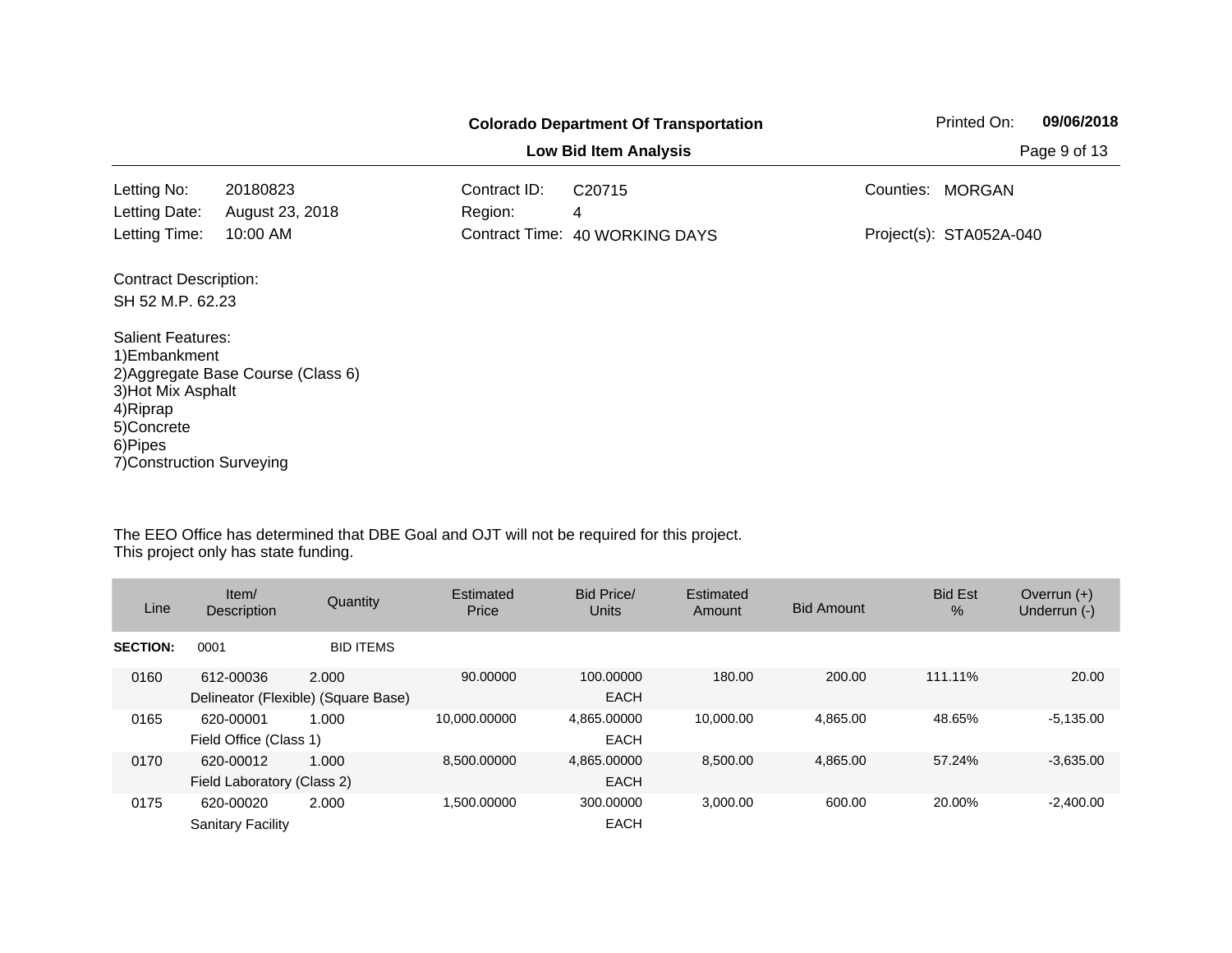|                                                                                                                                    |                                    |                         | <b>Colorado Department Of Transportation</b> |           | Printed On:             | 09/06/2018 |
|------------------------------------------------------------------------------------------------------------------------------------|------------------------------------|-------------------------|----------------------------------------------|-----------|-------------------------|------------|
|                                                                                                                                    |                                    | Page 10 of 13           |                                              |           |                         |            |
| Letting No:<br>Letting Date:                                                                                                       | 20180823<br>August 23, 2018        | Contract ID:<br>Region: | C <sub>20715</sub><br>4                      | Counties: | <b>MORGAN</b>           |            |
| Letting Time:                                                                                                                      | 10:00 AM                           |                         | Contract Time: 40 WORKING DAYS               |           | Project(s): STA052A-040 |            |
| <b>Contract Description:</b><br>SH 52 M.P. 62.23                                                                                   |                                    |                         |                                              |           |                         |            |
| <b>Salient Features:</b><br>1) Embankment<br>3) Hot Mix Asphalt<br>4) Riprap<br>5)Concrete<br>6)Pipes<br>7) Construction Surveying | 2) Aggregate Base Course (Class 6) |                         |                                              |           |                         |            |

| Line            | Item/<br>Description                       | Quantity                                       | Estimated<br>Price | Bid Price/<br>Units | Estimated<br>Amount | <b>Bid Amount</b> | <b>Bid Est</b><br>$\frac{0}{0}$ | Overrun $(+)$<br>Underrun (-) |
|-----------------|--------------------------------------------|------------------------------------------------|--------------------|---------------------|---------------------|-------------------|---------------------------------|-------------------------------|
| <b>SECTION:</b> | 0001                                       | <b>BID ITEMS</b>                               |                    |                     |                     |                   |                                 |                               |
| 0180            | 625-00000<br><b>Construction Surveying</b> | 1.000                                          | 7.500.00000        | 11,000.00000<br>L S | 7.500.00            | 11.000.00         | 146.67%                         | 3,500.00                      |
| 0185            | 626-00000<br>Mobilization                  | 1.000                                          | 35.000.00000       | 32,000.00000<br>L S | 35,000,00           | 32,000,00         | 91.43%                          | $-3,000.00$                   |
| 0190            | 626-01104                                  | 1.000<br>Public Information Services (Tier IV) | 4.000.00000        | 4,100.00000<br>L S  | 4.000.00            | 4.100.00          | 102.50%                         | 100.00                        |
| 0195            | 627-00013                                  | 3.000<br>Pavement Marking Paint (High Build)   | 350.00000          | 460,00000<br>GAL    | 1.050.00            | 1.380.00          | 131.43%                         | 330.00                        |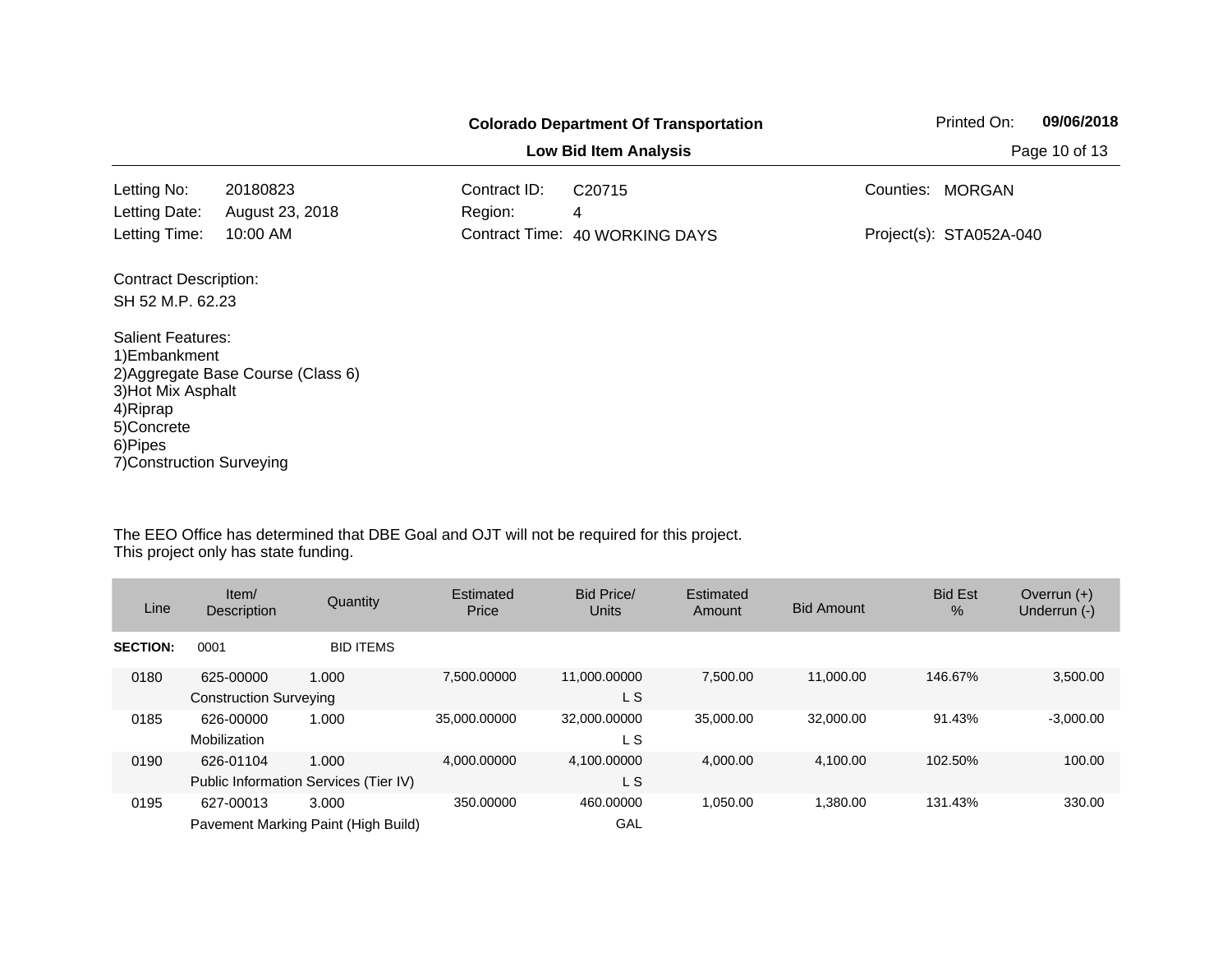|                                                                                                                                    |                                    |                         | <b>Colorado Department Of Transportation</b> |           | Printed On:             | 09/06/2018 |
|------------------------------------------------------------------------------------------------------------------------------------|------------------------------------|-------------------------|----------------------------------------------|-----------|-------------------------|------------|
|                                                                                                                                    |                                    | Page 11 of 13           |                                              |           |                         |            |
| Letting No:<br>Letting Date:                                                                                                       | 20180823<br>August 23, 2018        | Contract ID:<br>Region: | C <sub>20715</sub><br>4                      | Counties: | <b>MORGAN</b>           |            |
| Letting Time:                                                                                                                      | 10:00 AM                           |                         | Contract Time: 40 WORKING DAYS               |           | Project(s): STA052A-040 |            |
| <b>Contract Description:</b><br>SH 52 M.P. 62.23                                                                                   |                                    |                         |                                              |           |                         |            |
| <b>Salient Features:</b><br>1) Embankment<br>3) Hot Mix Asphalt<br>4) Riprap<br>5)Concrete<br>6)Pipes<br>7) Construction Surveying | 2) Aggregate Base Course (Class 6) |                         |                                              |           |                         |            |

| Line            | Item/<br>Description                           | Quantity                                          | Estimated<br>Price | Bid Price/<br>Units      | Estimated<br>Amount | <b>Bid Amount</b> | <b>Bid Est</b><br>$\frac{0}{0}$ | Overrun $(+)$<br>Underrun (-) |
|-----------------|------------------------------------------------|---------------------------------------------------|--------------------|--------------------------|---------------------|-------------------|---------------------------------|-------------------------------|
| <b>SECTION:</b> | 0001                                           | <b>BID ITEMS</b>                                  |                    |                          |                     |                   |                                 |                               |
| 0200            | 630-00000<br>Flagging                          | 500.000                                           | 30.00000           | 25,00000<br><b>HOUR</b>  | 15,000.00           | 12.500.00         | 83.33%                          | $-2,500.00$                   |
| 0205            | 630-00007<br><b>Traffic Control Inspection</b> | 20.000                                            | 200.00000          | 285,00000<br>DAY         | 4.000.00            | 5.700.00          | 142.50%                         | 1.700.00                      |
| 0210            | 630-00012<br><b>Traffic Control Management</b> | 40.000                                            | 675,00000          | 341.00000<br><b>DAY</b>  | 27,000.00           | 13.640.00         | 50.52%                          | $-13,360.00$                  |
| 0215            | 630-80341                                      | 8.000<br>Construction Traffic Sign (Panel Size A) | 25.00000           | 115,00000<br><b>EACH</b> | 200.00              | 920.00            | 460.00%                         | 720.00                        |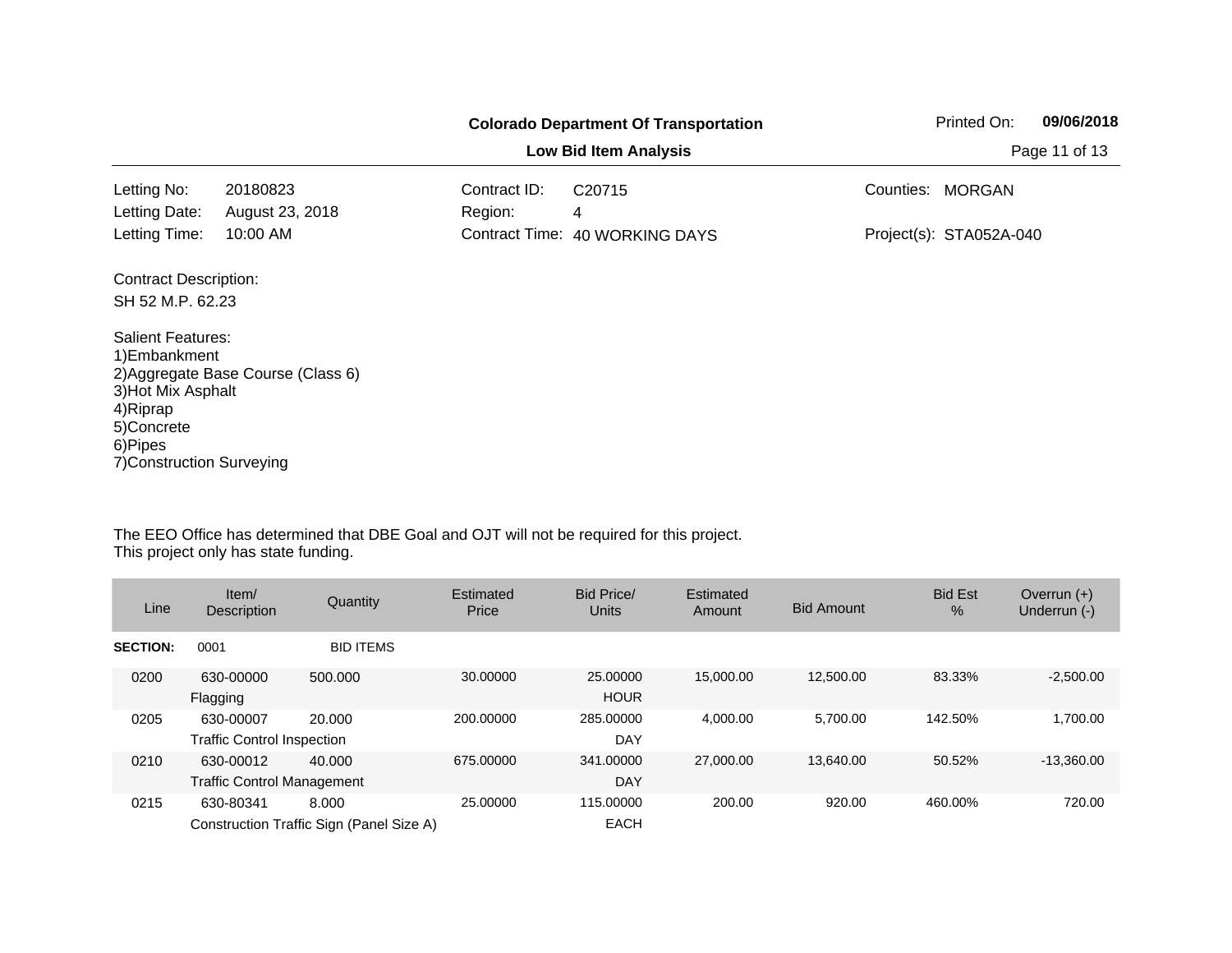|                                                                                                                                    |                                    |                         | <b>Colorado Department Of Transportation</b> |           | Printed On:             | 09/06/2018 |
|------------------------------------------------------------------------------------------------------------------------------------|------------------------------------|-------------------------|----------------------------------------------|-----------|-------------------------|------------|
|                                                                                                                                    |                                    | Page 12 of 13           |                                              |           |                         |            |
| Letting No:<br>Letting Date:                                                                                                       | 20180823<br>August 23, 2018        | Contract ID:<br>Region: | C <sub>20715</sub><br>4                      | Counties: | <b>MORGAN</b>           |            |
| Letting Time:                                                                                                                      | 10:00 AM                           |                         | Contract Time: 40 WORKING DAYS               |           | Project(s): STA052A-040 |            |
| <b>Contract Description:</b><br>SH 52 M.P. 62.23                                                                                   |                                    |                         |                                              |           |                         |            |
| <b>Salient Features:</b><br>1) Embankment<br>3) Hot Mix Asphalt<br>4) Riprap<br>5)Concrete<br>6)Pipes<br>7) Construction Surveying | 2) Aggregate Base Course (Class 6) |                         |                                              |           |                         |            |

| Line            | Item/<br>Description                             | Quantity                                           | Estimated<br>Price | Bid Price/<br><b>Units</b> | Estimated<br>Amount | <b>Bid Amount</b> | <b>Bid Est</b><br>$\frac{0}{0}$ | Overrun $(+)$<br>Underrun (-) |
|-----------------|--------------------------------------------------|----------------------------------------------------|--------------------|----------------------------|---------------------|-------------------|---------------------------------|-------------------------------|
| <b>SECTION:</b> | 0001                                             | <b>BID ITEMS</b>                                   |                    |                            |                     |                   |                                 |                               |
| 0220            | 630-80342                                        | 30,000<br>Construction Traffic Sign (Panel Size B) | 35,00000           | 115,00000<br><b>EACH</b>   | 1.050.00            | 3.450.00          | 328.57%                         | 2,400.00                      |
| 0225            | 630-80344<br>Construction Traffic Sign (Special) | 64.000                                             | 50.00000           | 57,00000<br><b>SF</b>      | 3.200.00            | 3.648.00          | 114.00%                         | 448.00                        |
| 0230            | 630-80355<br>Portable Message Sign Panel         | 2.000                                              | 3.500.00000        | 600,00000<br><b>EACH</b>   | 7.000.00            | 1.200.00          | 17.14%                          | $-5,800.00$                   |
| 0235            | 630-80360<br>Drum Channelizing Device            | 20,000                                             | 40.00000           | 54.00000<br><b>EACH</b>    | 800.00              | 1.080.00          | 135.00%                         | 280.00                        |